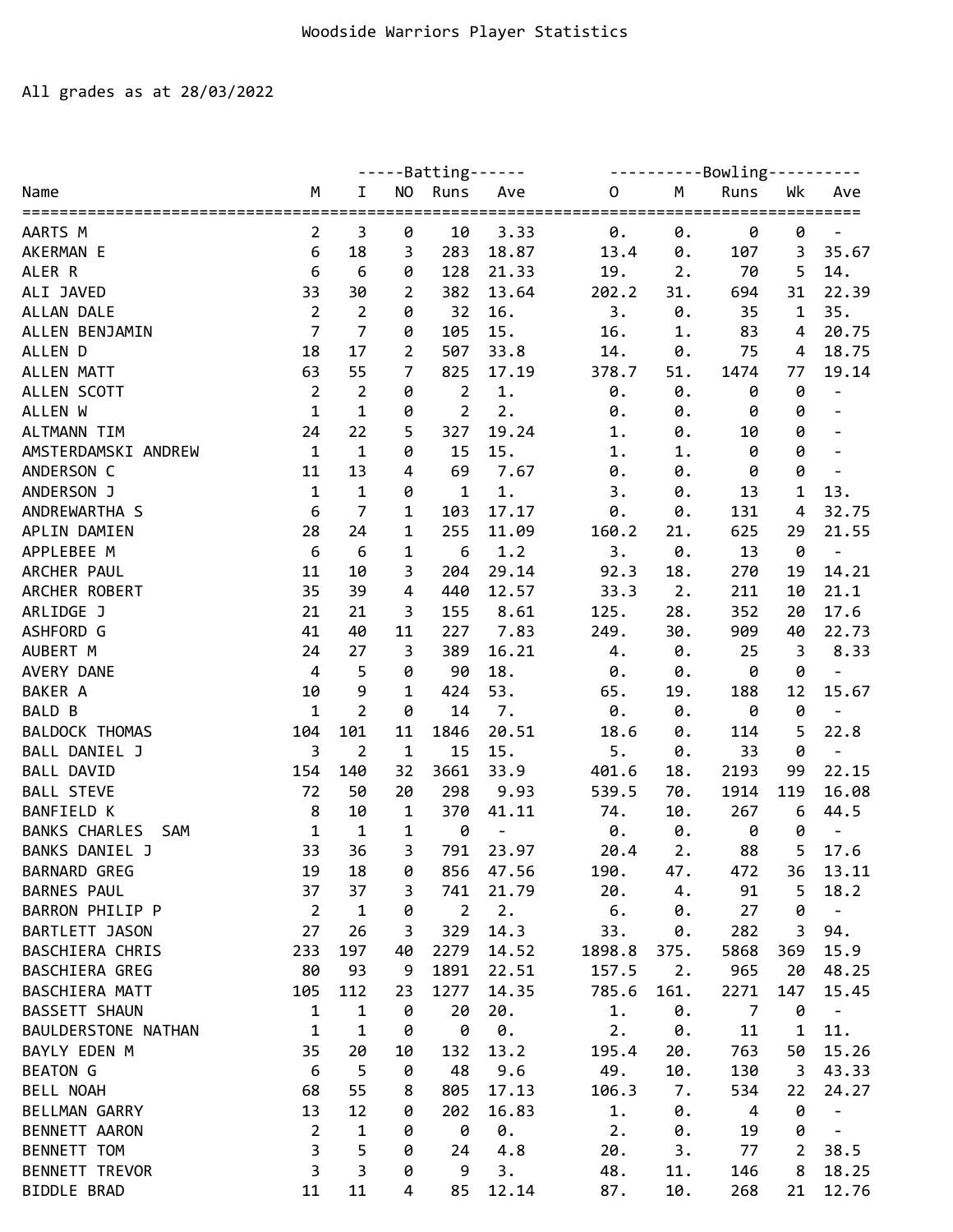| BIGWOOD N              | 1            | 2           | 0  | 6   | 3.    | 0.     | 0.   | 0    | 0   |       |
|------------------------|--------------|-------------|----|-----|-------|--------|------|------|-----|-------|
| <b>BLACK GREGORY R</b> |              | 1           | 0  | 17  | 17.   | 6.     | 0.   | 23   | 1   | 23.   |
| BLACK M                | 17           | 20          | 8  | 123 | 10.25 | 18.    | 2.   | 64   | 3   | 21.33 |
| <b>BLAIR A</b>         | 35           | 36          | 4  | 784 | 24.5  | 161.   | 33.  | 562  | 35  | 16.06 |
| <b>BLANEY TOMMY</b>    | 23           | 10          | 3  | 22  | 3.14  | 85.3   | 2.   | 456  | 18  | 25.33 |
| <b>BLISS AL</b>        | $\mathbf{1}$ | $\mathbf 1$ | 0  | 2   | 2.    | 3.     | 0.   | 19   | 0   |       |
| BLISS JOHN             | 22           | 13          | 3  | 77  | 7.7   | 152.   | 20.  | 543  | 35  | 15.51 |
| BLOOMFIELD D           | 20           | 16          | 3  | 118 | 9.08  | 33.    | 4.   | 165  | 9   | 18.33 |
| BLOOMFIELD M           | 1            | 1           | 0  | 1   | 1.    | 0.     | 0.   | 0    | 0   |       |
| BLOWES SIMON           | 59           | 62          | 10 | 836 | 16.08 | 70.    | 3.   | 412  | 8   | 51.5  |
| BOCK R                 | 28           | 29          | 2  | 675 | 25.   | 0.     | 0.   | 484  | 37  | 13.08 |
| BOHMER MICHAEL         | 117          | 80          | 36 | 518 | 11.77 | 1443.1 | 402. | 3312 | 238 | 13.92 |
| <b>BOLTON R</b>        | 6            | 8           | 0  | 56  | 7.    | 9.     | 0.   | 41   | 6   | 6.83  |
| BORLAND A              | $\mathbf{1}$ | 1           | 0  | 11  | 11.   | 0.     | 0.   | 0    | 0   |       |
| BOTT ALEXANDER H       | 7            | 5           | 1  | 15  | 3.75  | 25.    | 0.   | 182  | 3   | 60.67 |
| <b>BOUTWELL N</b>      | 1            | 1           | 0  | 8   | 8.    | 0.     | 0.   | 0    | 0   |       |
| <b>BOWEN T</b>         | 20           | 19          | 4  | 187 | 12.47 | 225.   | 57.  | 717  | 37  | 19.38 |
| BOYD L                 | $\mathbf{1}$ | 1           | 0  | 0   | 0.    | 1.     | 0.   | 13   | 0   |       |
| BOYLE P                | 12           | 12          | 1  | 154 | 14.   | 0.     | 0.   | 0    | 0   |       |
| <b>BRADFIELD SHANE</b> | 105          | 57          | 18 | 365 | 9.36  | 0.     | 0.   | 0    | 0   |       |

|                      | $---Batting---$ |                |                         |                |                          |             | ----------Bowling---------- |      |                |                          |  |
|----------------------|-----------------|----------------|-------------------------|----------------|--------------------------|-------------|-----------------------------|------|----------------|--------------------------|--|
| Name                 | M               | $\mathbf I$    |                         | NO Runs        | Ave                      | $\mathbf 0$ | M                           | Runs | Wk             | Ave                      |  |
|                      |                 |                | ========                |                |                          |             |                             |      |                |                          |  |
| BRADFORD G           | 10              | 9              | $\mathbf{1}$            | 276            | 34.5                     | 11.         | 2.                          | 57   | $\mathbf{1}$   | 57.                      |  |
| BRADLEY JAMES G      | 84              | 80             | 12                      | 1025           | 15.07                    | 16.5        | 0.                          | 101  | $\overline{2}$ | 50.5                     |  |
| <b>BRADLEY MIKE</b>  | 25              | 15             | 3                       | 110            | 9.17                     | 78.2        | 3.                          | 415  | 8              | 51.88                    |  |
| BRAY G               | $\overline{4}$  | $\overline{4}$ | 0                       | 9              | 2.25                     | 19.         | 1.                          | 118  | 6              | 19.67                    |  |
| <b>BREEN T</b>       | 5               | $\overline{7}$ | 0                       | 63             | 9.                       | 2.          | 0.                          | 26   | 0              | $\overline{\phantom{a}}$ |  |
| BRIDSON M            | $\overline{2}$  | $\overline{2}$ | 1                       | 13             | 13.                      | 5.          | 0.                          | 31   | 1              | 31.                      |  |
| BROADIE A            | $\mathbf{1}$    | $\mathbf{1}$   | 0                       | 6              | 6.                       | 0.          | 0.                          | 0    | 0              | $\overline{\phantom{a}}$ |  |
| BROCKHOFF D          | $\mathbf{1}$    | $\mathbf{1}$   | 0                       | 0              | 0.                       | 6.          | 0.                          | 15   | $2^{\circ}$    | 7.5                      |  |
| BROOK S              | 13              | 11             | 1                       | 46             | 4.6                      | 36.         | 5.                          | 137  | $2^{\circ}$    | 68.5                     |  |
| <b>BROUGHAM G</b>    | 10              | 10             | 1                       | 137            | 15.22                    | 0.          | 0.                          | 149  | 11             | 13.55                    |  |
| <b>BROWN CHRIS</b>   | $\overline{2}$  | $\overline{2}$ | 0                       | $\overline{2}$ | 1.                       | 10.         | 0.                          | 92   | $\mathbf{1}$   | 92.                      |  |
| <b>BROWN G</b>       | 13              | 16             | 1                       | 109            | 7.27                     | 21.6        | $\boldsymbol{\theta}$ .     | 135  | $\overline{4}$ | 33.75                    |  |
| BROWN P              | 9               | 9              | $\overline{2}$          | 202            | 28.86                    | 0.          | 0.                          | 62   | 4              | 15.5                     |  |
| BUCCO LIAM           | 14              | 13             | $\overline{\mathbf{4}}$ | 101            | 11.22                    | 72.         | 51.                         | 442  | 19             | 23.26                    |  |
| <b>BUIK BRADLEY</b>  | $\mathbf 1$     | $\mathbf 1$    | 0                       | 5              | 5.                       | 0.          | 0.                          | 0    | $\pmb{\theta}$ | $\frac{1}{2}$            |  |
| <b>BURN S</b>        | $\mathbf{1}$    | $\overline{2}$ | 0                       | 18             | 9.                       | 0.          | 0.                          | 0    | 0              | $\overline{\phantom{a}}$ |  |
| <b>BURTON DANIEL</b> | 29              | 23             | 6                       | 318            | 18.71                    | 209.3       | 35.                         | 725  | 36             | 20.14                    |  |
| BURZONI A            | 23              | 24             | 3                       | 206            | 9.81                     | 11.         | $1.$                        | 61   | $\overline{2}$ | 30.5                     |  |
| <b>BUTCHER B</b>     | 15              | 10             | $\overline{2}$          | 158            | 19.75                    | 123.        | 26.                         | 386  | 22             | 17.55                    |  |
| BUTTERWORTH P        | 12              | 12             | 4                       | 246            | 30.75                    | 82.         | 19.                         | 178  | 8              | 22.25                    |  |
| CADDY G              | $\overline{4}$  | $\overline{4}$ | 0                       | 39             | 9.75                     | 2.          | $\theta$ .                  | 15   | $\mathbf 1$    | 15.                      |  |
| <b>CALLINS M</b>     | $\mathbf 1$     | $\mathbf 1$    | 0                       | 0              | 0.                       | 9.          | 0.                          | 27   | $\mathbf{1}$   | 27.                      |  |
| CALLUM S             | $\mathbf{1}$    | $\mathbf{1}$   | 0                       | 20             | 20.                      | 9.          | 4.                          | 24   | 0              | $\Box$                   |  |
| CAMPBELL DION        | $\overline{3}$  | $\mathbf{1}$   | 0                       | 5              | 5.                       | 14.         | 6.                          | 33   | $\overline{3}$ | 11.                      |  |
| CANALA BEN R         | 11              | 11             | 1                       | 304            | 30.4                     | 71.         | 9.                          | 236  | 20             | 11.8                     |  |
| CAPON STEVE J        | $\overline{3}$  | $\overline{2}$ | 0                       | 16             | $\bf 8$ .                | 0.          | 0.                          | 0    | 0              |                          |  |
| CARTER G             | $\overline{7}$  | $\sqrt{6}$     | 0                       | 74             | 12.33                    | 54.         | 8.                          | 161  | 11             | 14.64                    |  |
| <b>CATES STEPHEN</b> | $\overline{3}$  | $\overline{3}$ | 0                       | 25             | 8.33                     | 0.          | 0.                          | 0    | 0              | $\overline{\phantom{a}}$ |  |
| CATHRO D             | 43              | 43             | 1                       | 739            | 17.6                     | 64.         | 11.                         | 223  | 9              | 24.78                    |  |
| CATHRO M             | $\mathbf 1$     | 0              | 0                       | 0              | $\overline{\phantom{0}}$ | 0.          | 0.                          | 0    | 0              | $\overline{\phantom{a}}$ |  |
| CESCATO L            | $\mathbf 1$     | $\mathbf{1}$   | 1                       | $\mathbf{1}$   | $\equiv$                 | 6.          | 2.                          | 24   | $\overline{2}$ | 12.                      |  |
| CHAMPNEY JACOB       | 22              | 19             | $\overline{2}$          | 130            | 7.65                     | 105.5       | 8.                          | 494  | 16             | 30.88                    |  |
| CHANDLER SIMON       | 10              | 11             | 3                       | 149            | 18.63                    | 1.          | 0.                          | 10   | 0              | $\blacksquare$           |  |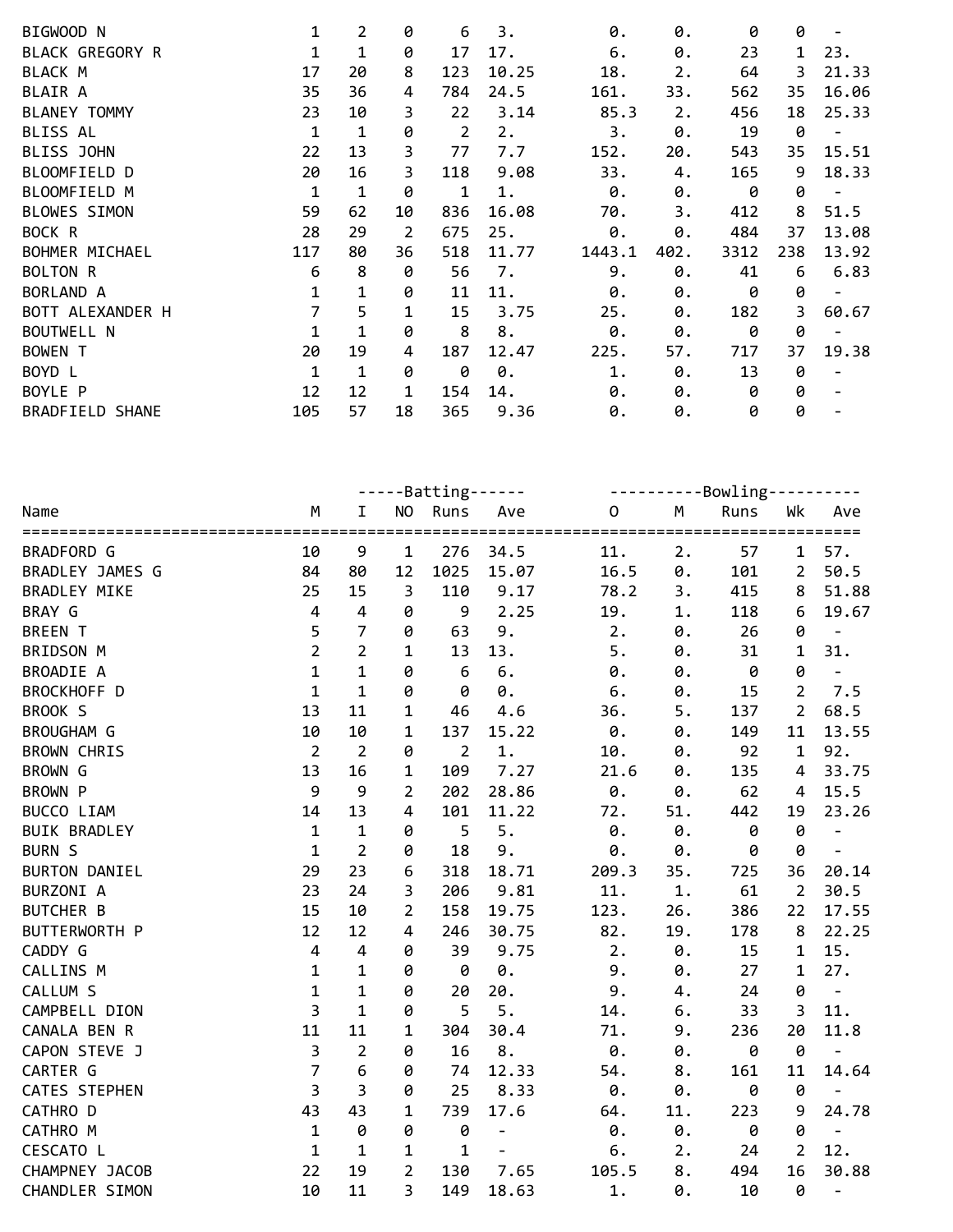| CHAPMAN L            | 2              | 2              | 0                       | 25           | 12.5           | 2.     | 0.   | 12             | 0              | $\overline{\phantom{m}}$ |
|----------------------|----------------|----------------|-------------------------|--------------|----------------|--------|------|----------------|----------------|--------------------------|
| CHAPMAN R            | $\mathbf{1}$   | 1              | 0                       | 0            | 0.             | 0.     | 0.   | 0              | 0              | $\overline{\phantom{a}}$ |
| CHENOWETH DALE       | $\mathbf{1}$   | $\mathbf 1$    | 0                       | 0            | 0.             | 0.     | 0.   | 0              | 0              | $\overline{a}$           |
| CHILLINGSWORTH DAVID | 8              | 9              | 3                       | 51           | 8.5            | 5.     | 2.   | 23             | 3              | 7.67                     |
| CHITTY LEVI          | 17             | 20             | 3                       | 130          | 7.65           | 109.5  | 8.   | 601            | 31             | 19.39                    |
| CHRISTIE I           | $\mathbf{1}$   | $\mathbf{1}$   | 0                       | 20           | 20.            | 0.     | 0.   | 0              | 0              | $\overline{a}$           |
| CHRISTOPHERS MATT    | 8              | 8              | 0                       | 81           | 10.13          | 0.     | 0.   | 0              | 0              | $\qquad \qquad -$        |
| CHURCHILL ANDREW     | 13             | $\overline{4}$ | 0                       | $\mathbf{1}$ | 0.25           | 10.    | 0.   | 83             | $\overline{2}$ | 41.5                     |
| CHURCHILL DYLAN      | 45             | 38             | 14                      | 109          | 4.54           | 48.1   | 2.   | 340            | 14             | 24.29                    |
| CHYER EDDIE          | 5              | 4              | $\overline{2}$          | 85           | 42.5           | 0.     | 0.   | 0              | 0              | $\overline{a}$           |
| CLARK P              | 6              | $\overline{2}$ | $\mathbf{1}$            | 10           | 10.            | 0.     | 0.   | 125            | 11             | 11.36                    |
| <b>CLARKE SIMON</b>  | 27             | 20             | 10                      | 61           | 6.1            | 87.3   | 6.   | 493            | 22             | 22.41                    |
| CLAY ADAM            | 62             | 66             | $\overline{\mathbf{4}}$ | 1478         | 23.84          | 2.     | 1.   | $\mathbf{1}$   | 0              | $\blacksquare$           |
| CLIFFORD JACK R      | 15             | 14             | $\overline{2}$          | 109          | 9.08           | 88.    | 10.  | 379            | 22             | 17.23                    |
| <b>CLIFTON M</b>     | $\overline{4}$ | $\pmb{4}$      | $\mathbf 1$             | 30           | 10.            | 0.     | 0.   | 0              | 0              | $\overline{a}$           |
| COAD S               | $\overline{2}$ | $\mathbf{1}$   | 0                       | 0            | 0.             | 0.     | 0.   | 0              | 0              | $\blacksquare$           |
| COBAIN SCOTT         | $\overline{7}$ | 11             | 0                       | 70           | 6.36           | 71.    | 8.   | 245            | $\overline{7}$ | 35.                      |
| COCCIOLONE MITCHELL  | 14             | 14             | $\overline{2}$          | 239          | 19.92          | 40.2   | 3.   | 285            | 5              | 57.                      |
| COCCIOLONE TONY      | $\overline{7}$ | 5              | $\mathbf{1}$            | 17           | 4.25           | 6.5    | 0.   | 74             | $\mathbf{1}$   | 74.                      |
| COFFEY M             | 10             | 10             | $\overline{2}$          | 116          | 14.5           | 0.     | 0.   | 0              | 0              | $\frac{1}{2}$            |
| COGSWELL LUKE        | 5              | 5              | 0                       | 119          | 23.8           | 25.    | 5.   | 121            | 6              | 20.17                    |
| COLBY J              | $\overline{2}$ | $\overline{2}$ | 0                       | 0            | 0.             | 15.    | 6.   | 30             | 0              | $\blacksquare$           |
| COLE S               | $\mathbf{1}$   | $\mathbf{1}$   | $\mathbf 1$             | 4            | $\blacksquare$ | 4.     | 0.   | $\overline{4}$ | $\mathbf{1}$   | 4.                       |
| COLEMAN BRETT        | 16             | 11             | $\mathbf 1$             | 136          | 13.6           | 26.1   | 1.   | 199            | 5              | 39.8                     |
| COLLINS BRAD L       | 134            | 130            | 22                      | 3599         | 33.32          | 87.    | 5.   | 411            | 12             | 34.25                    |
| COLLINS CHRISTOPHER  | 39             | 31             | 5                       | 242          | 9.31           | 115.   | 12.  | 539            | 24             | 22.46                    |
| COLLINS DAVID J      | 152            | 148            | 22                      | 3981         | 31.6           | 116.3  | 14.  | 455            | 27             | 16.85                    |
| COLLINS SHANE M      | 128            | 93             | 34                      | 1039         | 17.61          | 1038.4 | 246. | 2978           | 207            | 14.39                    |
| COLQUIST DARREN      | 3              | $\mathbf 1$    | 0                       |              | 142 142.       | 10.    | 0.   | 46             | 6              | 7.67                     |
| COLQUIST PAUL        | 14             | 13             | $\overline{2}$          | 214          | 19.45          | 18.    | 4.   | 46             | $\mathbf{1}$   | 46.                      |
| <b>COMPTON PAUL</b>  | 35             | 33             | 4                       | 282          | 9.72           | 48.    | 1.   | 358            | 15             | 23.87                    |
| CONLAY HAYDEN        | 11             | 13             | 1                       | 41           | 3.42           | 30.    | 1.   | 211            | $\overline{4}$ | 52.75                    |
| CONNERY D            | 19             | 20             | $\overline{2}$          | 320          | 17.78          | 122.   | 16.  | 535            | 23             | 23.26                    |
| COOPER G             | 21             | 19             | $\mathbf 1$             | 314          | 17.44          | 19.    | 4.   | 53             | $\overline{2}$ | 26.5                     |
| COOTE A              | 11             | 11             | 0                       | 423          | 38.45          | 0.     | 0.   | 0              | 0              | $\overline{a}$           |
| COULTER MATT         | 14             | 17             | 3                       | 256          | 18.29          | 45.    | 5.   | 176            | 9              | 19.56                    |
| COULTHARD BRAYDEN    | 76             | 42             | 13                      | 236          | 8.14           | 476.6  | 59.  | 1761           | 93             | 18.94                    |
| COULTHARD DAVID      | 14             | 14             | 0                       | 142          | 10.14          | 36.3   | 4.   | 222            | 14             | 15.86                    |
| COVERDALE S          | $\overline{7}$ | 10             | $\overline{2}$          | 58           | 7.25           | 5.     | 0.   | 13             | $\mathbf{1}$   | 13.                      |
| COWIE PHILL          | 12             | $\overline{7}$ | $\overline{4}$          | 16           | 5.33           | 61.    | 8.   | 220            | 15             | 14.67                    |

|                       |                |     |     | -Batting- |       | Bowling <sub>1</sub> |     |      |              |                          |  |
|-----------------------|----------------|-----|-----|-----------|-------|----------------------|-----|------|--------------|--------------------------|--|
| Name                  | M              | Ι.  | NO. | Runs      | Ave   | 0                    | M   | Runs | Wk           | Ave                      |  |
| COWLEY ADAM           |                | 1   | 0   | 0         | 0.    | $\overline{2}$ .     | 0.  | 10   | 0            |                          |  |
| COWLEY S              | 8              | 8   | 1   | 392       | 56.   | 1.                   | 0.  | 3    | 0            |                          |  |
| COWLING ANGUS         | 146            | 118 | 27  | 1338      | 14.7  | 206.1                | 13. | 1159 | 55           | 21.07                    |  |
| COWLING WILLIAM       | 2              | 1   | 0   | 0         | 0.    | 4.                   | 0.  | 24   | 0            |                          |  |
| COX S                 |                | 1   | 0   | 15        | 15.   | 0.                   | 0.  | 0    | 0            |                          |  |
| CRANAGE TOM           | $\overline{2}$ | 1   | 0   | 1         | 1.    | 0.                   | 0.  | 0    | 0            | $\overline{\phantom{a}}$ |  |
| CRAWFORD L            | 11             | 11  | 0   | 79        | 7.18  | 32.                  | 0.  | 185  | 3            | 61.67                    |  |
| CRAWLEY BRENTON       | 27             | 17  | 4   | 83        | 6.38  | 15.                  | 0.  | 106  | $\mathbf{2}$ | 53.                      |  |
| <b>CRISP MITCHELL</b> | 56             | 56  | 11  | 706       | 15.69 | 298.6                | 42. | 1181 | 66           | 17.89                    |  |
| <b>CRONIN P</b>       | 19             | 22  | 1   | 381       | 18.14 | 92.                  | 6.  | 370  | 20           | 18.5                     |  |
| <b>CURYER LACHLAN</b> | $\overline{7}$ | 7   | 0   | 54        | 7.71  | 24.                  | 3.  | 140  | 3.           | 46.67                    |  |
| DALEY NEIL            | 23             | 24  | 5.  | 380       | 20.   | 99.                  | 18. | 474  | 18           | 26.33                    |  |
| DALLOW GRAEME         | 1              | 1   | 0   | 0         | 0.    | 0.                   | 0.  | 0    | 0            |                          |  |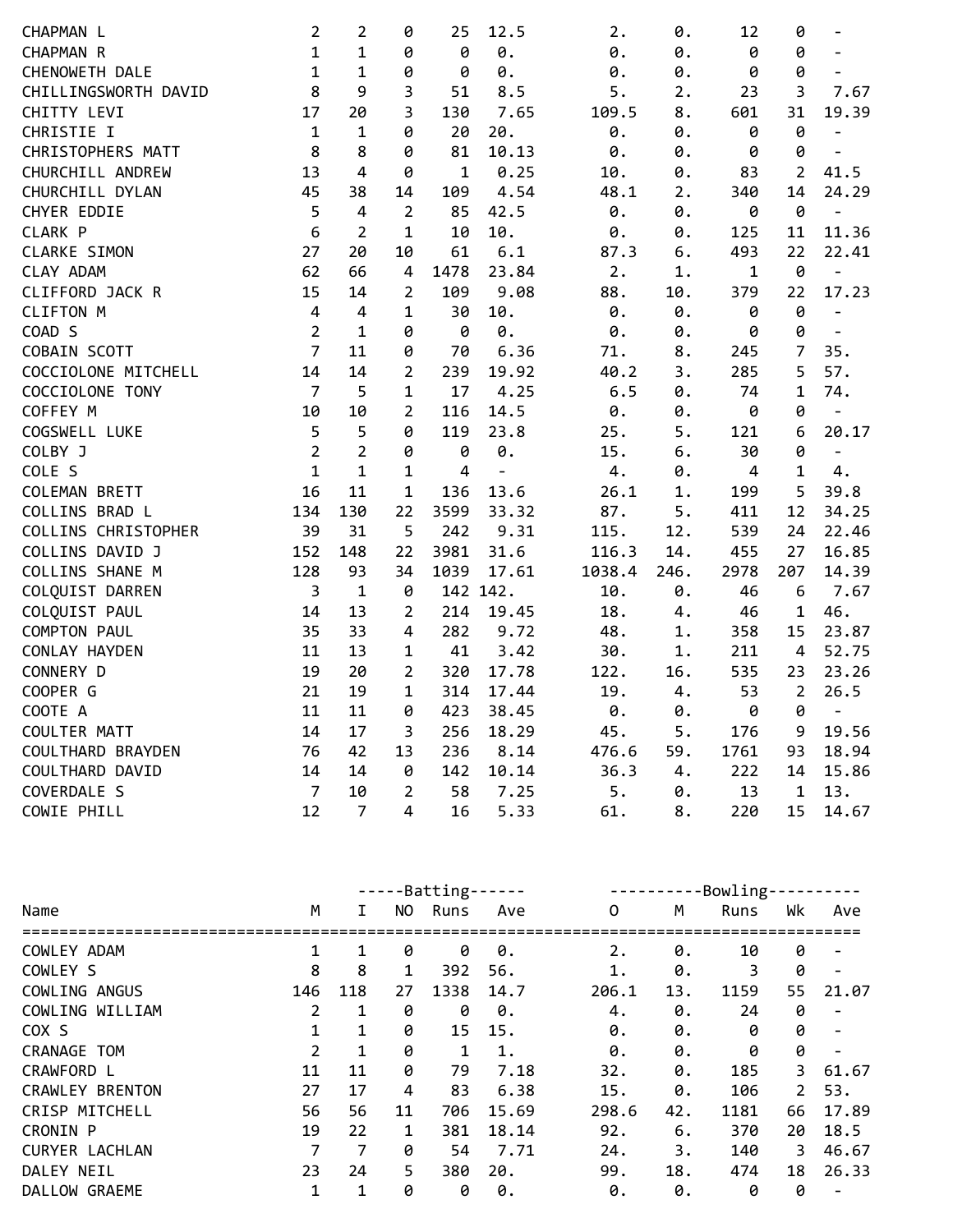| DALLOW MICHAEL       | 20             | 27                      | 3              | 171            | 7.13                         | 135.2      | 4.   | 650            | 20             | 32.5                     |
|----------------------|----------------|-------------------------|----------------|----------------|------------------------------|------------|------|----------------|----------------|--------------------------|
| DAMIN TOM W          | 17             | 10                      | 5              | 79             | 15.8                         | 55.2       | 1.   | 361            | 13             | 27.77                    |
| DAVEY G              | 15             | 17                      |                | 283            |                              |            |      |                |                |                          |
|                      |                |                         | 1              |                | 17.69                        | 139.       | 22.  | 436            | 29             | 15.03                    |
| DAVIES BRENT         | 25             | 28                      | 6              | 303            | 13.77                        | 15.        | 1.   | 114            |                | 1 114.                   |
| DAVIES NEVILLE       | $\overline{2}$ | $\overline{2}$          | 0              | 18             | 9.                           | 0.         | 0.   | 0              | 0              | $\overline{\phantom{a}}$ |
| DAVIES OWEN          | 3              | 3                       | 0              | 6              | 2.                           | 7.         | 0.   | 91             | 0              | $\overline{\phantom{a}}$ |
| DAVIS MATT           | 211            | 222                     | 18             | 5543           | 27.17                        | 416.1      | 71.  | 1447           | 98             | 14.77                    |
| DAVIS T              | 53             | 52                      | 4              | 692            | 14.42                        | 27.        | 0.   | 179            | 5              | 35.8                     |
| DAWSON G             | 28             | 25                      | 4              | 161            | 7.67                         | 228.       | 50.  | 623            | 45             | 13.84                    |
| DAWSON S             | 5              | $\mathsf{3}$            | 0              | 49             | 16.33                        | 20.        | $1.$ | 74             | 5              | 14.8                     |
| DEGARIS JOHN         | 15             | 8                       | 1              | 38             | 5.43                         | 45.        | 7.   | 177            | 11             | 16.09                    |
| DEGROOT JASON        | 21             | 17                      | 3              | 59             | 4.21                         | 36.2       | 2.   | 199            | 11             | 18.09                    |
|                      |                |                         |                |                |                              |            |      |                |                |                          |
| DEMMOSSO S           | $\mathbf 1$    | $\mathbf 1$             | 0              | $\overline{4}$ | 4.                           | $\theta$ . | 0.   | 0              | 0              | $\blacksquare$           |
| DENTI M              | $\mathbf{1}$   | $\mathbf 1$             | 0              | 75             | 75.                          | 3.         | 1.   | 4              | 3              | 1.33                     |
| DEVRIES BRAD         | 64             | 71                      | 9              | 1071           | 17.27                        | 301.3      | 51.  | 918            | 57             | 16.11                    |
| DICK T               | $\overline{2}$ | $\mathbf{1}$            | $\mathbf 1$    | 4              | $\sim$                       | 0.         | 0.   | 0              | 0              | $\overline{\phantom{0}}$ |
| DOHNT BRAD           | 75             | 75                      | 8              | 1115           | 16.64                        | 448.       | 64.  | 1717           | 106            | 16.2                     |
| DOHNT DARIN          | 30             | 25                      | 11             | 88             | 6.29                         | 22.4       | 0.   | 127            | $\overline{7}$ | 18.14                    |
| DOHNT R              | $\overline{3}$ | $\overline{\mathbf{3}}$ | $\mathbf 1$    | 10             | 5.                           | $\theta$ . | 0.   | 0              | 0              | $\overline{\phantom{a}}$ |
| DOLPHIN HAYDEN       | $\overline{4}$ | $\mathsf{3}$            | 0              | 32             | 10.67                        | 10.        | 0.   | 72             | 5              | 14.4                     |
| DOWNIE D             | 6              | 9                       | 0              | 88             | 9.78                         | 40.        | 4.   | 125            | 13             | 9.62                     |
| DOWNS HARRY          | $\mathbf{1}$   | $\mathbf{1}$            |                |                |                              |            |      |                |                |                          |
|                      |                |                         | 0              | 0              | 0.                           | 0.         | 0.   | 0              | 0              | $\overline{\phantom{0}}$ |
| DOWNS STEVE          | 294            | 286                     | 47             | 5657           | 23.67                        | 224.7      | 15.  | 1654           | 72             | 22.97                    |
| DRUWITT ALLEN        | 26             | 24                      | $\overline{2}$ | 116            | 5.27                         | 117.       | 9.   | 631            | 22             | 28.68                    |
| DRUWITT BRENTON      | 351            | 360                     | 23             | 9255           | 27.46                        | 331.6      | 45.  | 1412           | 72             | 19.61                    |
| DRUWITT JACK         | 58             | 37                      | 10             | 145            | 5.37                         | 288.5      | 16.  | 1377           | 58             | 23.74                    |
| DRUWITT JEREMY       | 165            | 107                     | 25             | 940            | 11.46                        | 903.3      | 135. | 3484           | 196            | 17.78                    |
| DRUWITT SHANE        | 167            | 89                      | 50             | 254            | 6.51                         | 1305.9     | 267. | 4155           | 227            | 18.3                     |
| DUGGAN CALE          | 5              | 4                       | 1              | 66             | 22.                          | 5.         | $1.$ | 17             | 1              | 17.                      |
| DUNBAR LUKE          | 9              | 9                       | $\overline{2}$ | 175            | 25.                          | 28.3       | 2.   | 195            | 3              | 65.                      |
| DUNKLEY ANDREW       | 21             | 20                      | $\overline{2}$ | 394            | 21.89                        | 39.        | 86.  | 163            | 12             | 13.58                    |
|                      | 32             | 28                      |                |                | 16.25                        |            |      |                |                |                          |
| <b>DUNN BROCK</b>    |                |                         | 8              | 325            |                              | 160.1      | 10.  | 814            | 31             | 26.26                    |
| <b>DUNN CAMERON</b>  | $\mathbf 1$    | $\mathbf 1$             | 0              | 0              | 0.                           | 4.         | 0.   | 20             | $\mathbf{1}$   | 20.                      |
| DUNN JOHN            | $\overline{2}$ | 0                       | 0              | 0              | $\qquad \qquad \blacksquare$ | 11.        | $1.$ | 66             | $\overline{2}$ | 33.                      |
| DUNSTALL WILL J      | 84             | 82                      | 4              | 1804           | 23.13                        | 55.4       | 1.   | 417            | 15             | 27.8                     |
| DUTSCHKE RHYS        | 97             | 92                      | 17             | 627            | 8.36                         | 843.8      | 113. | 3464           | 140            | 24.74                    |
| <b>EDEN CRAIG</b>    | 8              | 8                       | 4              | 174            | 43.5                         | 0.         | 0.   | 0              | 0              | $\overline{\phantom{0}}$ |
| <b>EDEN TYSON</b>    | 10             | 9                       | 3              | 51             | 8.5                          | 1.         | 0.   | $\overline{2}$ | 0              | -                        |
| EDWARDS C            | 6              | 6                       | 1              | 150            | 30.                          | 10.        | 4.   | 16             | 5              | 3.2                      |
| EGAN J               | $\mathbf{1}$   | $\mathbf{1}$            | 0              | 0              | $\theta$ .                   | 0.         | 2.   | 17             | 1              | 17.                      |
| EGGLETON ANDREW      | 22             | 24                      | 3              | 311            | 14.81                        | 43.        | 3.   | 204            | 9              | 22.67                    |
| ELLINGHAM ROBERT     | $\mathbf{1}$   | $\mathbf 1$             | 0              | 3              | 3.                           | 9.         | 0.   | 33             | 0              | $\overline{\phantom{a}}$ |
|                      |                |                         |                |                |                              |            |      |                |                |                          |
| ELMER PHILIP         | 8              | 5                       | $\mathbf 1$    | 68             | 17.                          | 33.        | 3.   | 160            | 7              | 22.86                    |
| EVANS J              | $\mathbf{1}$   | $\mathbf{1}$            | 0              | 0              | 0.                           | 0.         | 0.   | 0              | 0              | $\overline{\phantom{a}}$ |
| <b>FARROW DUSTIN</b> | $\overline{2}$ | 1                       | 1              | $\mathbf{1}$   | $\qquad \qquad -$            | 0.         | 0.   | 0              | 0              |                          |
| <b>FAUST DARREN</b>  | 187            | 182                     | 23             | 5427           | 34.13                        | 1012.6     | 146. | 3791           | 212            | 17.88                    |
| FELTHAM MIKE         | 29             | 21                      | 10             | 66             | 6.                           | 121.       | 7.   | 781            | 24             | 32.54                    |
| FERRARRO JACK        | 14             | 14                      | 3              | 325            | 29.55                        | 37.        | 5.   | 195            | 9              | 21.67                    |
| FERRARRO SAM         | $\mathbf{1}$   | 0                       | 0              | 0              | $\qquad \qquad -$            | 0.         | 0.   | 0              | 0              | $\overline{\phantom{a}}$ |
| FERRARRO TOM         | 22             | 25                      | 1              | 362            | 15.08                        | 3.         | 0.   | 15             | 1              | 15.                      |
| FIELD ETHAN          | $\mathbf{1}$   | 0                       | 0              | 0              | $\qquad \qquad -$            | 7.         | 0.   | 42             | 1              | 42.                      |
| FINNIGAN DANIEL      | 11             | 8                       | 0              | 69             | 8.63                         | 72.2       | 10.  | 305            | 16             | 19.06                    |
|                      |                |                         |                |                |                              |            |      |                |                |                          |
| FLORENCE BRAD        | 37             | 32                      | 5              | 706            | 26.15                        | 193.       | 16.  | 922            | 56             | 16.46                    |
| FLOWER JARROD J      | 5              | $\overline{4}$          | 0              | 68             | 17.                          | 10.        | 0.   | 51             | 3              | 17.                      |
| FLOYD K              | 117            | 72                      | 16             | 397            | 7.09                         | 297.9      | 10.  | 1968           | 75             | 26.24                    |
| FORBES G             | $\overline{a}$ | $\overline{4}$          | 0              | 26             | 6.5                          | 0.         | 0.   | 0              | 0              | $\frac{1}{2}$            |
| FOSTER N             | 11             | 14                      | 0              | 20             | 1.43                         | 16.        | 1.   | 107            | $\mathbf{1}$   | 107.                     |
| FOWLER DARRYN        | $\mathbf{1}$   | $\mathbf{1}$            | 0              | 15             | 15.                          | 4.         | 0.   | 31             | 0              | $\overline{\phantom{a}}$ |
| FRANCIS A            | $\mathbf{1}$   | $\mathbf{1}$            | 0              | $\mathbf 1$    | 1.                           | 3.         | 0.   | 9              | 0              | $\overline{\phantom{a}}$ |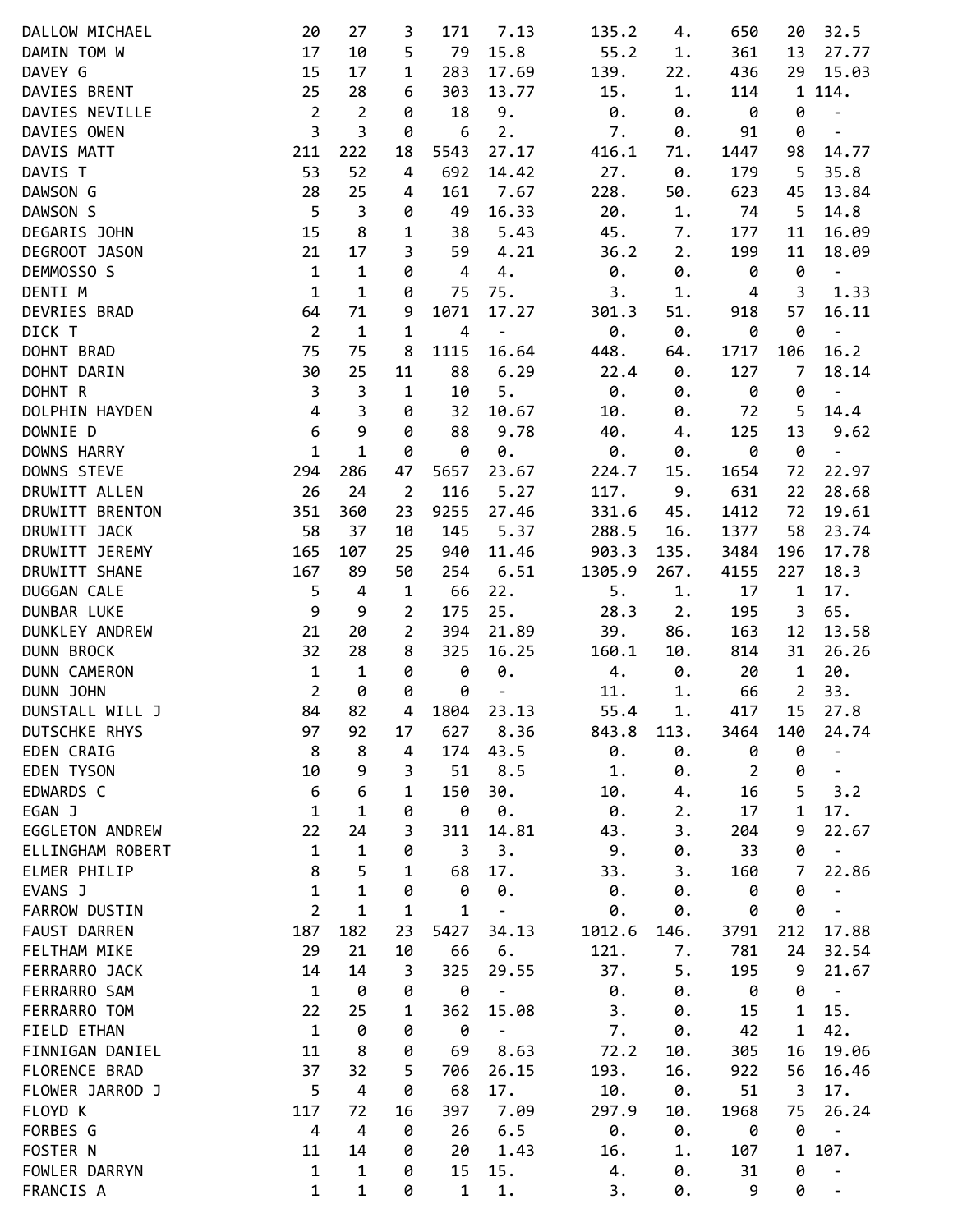|                                   |                         |                   |                     | $---Batting---$     |                              | ----------Bowling---------- |           |                |                |                                   |
|-----------------------------------|-------------------------|-------------------|---------------------|---------------------|------------------------------|-----------------------------|-----------|----------------|----------------|-----------------------------------|
| Name                              | М                       | I                 | <b>NO</b>           | Runs                | Ave                          | $\mathsf O$                 | M         | Runs           | Wk             | Ave                               |
| FRANCIS TONY                      | 13                      | 18                |                     | 174                 | 10.24                        | 30.                         | 1.        | 176            |                | 29.33                             |
| FRASER DALLAS                     |                         |                   | 1                   | 372                 | 14.88                        |                             |           |                | 6              |                                   |
| FRIEND P                          | 23<br>$\mathbf{1}$      | 25<br>$\mathbf 1$ | 0                   | $\overline{7}$      | 7.                           | 217.8<br>0.                 | 25.<br>0. | 871            | 42<br>0        | 20.74                             |
| FROST J                           | 10                      | 8                 | 0<br>1              | 76                  | 10.86                        |                             | 12.       | 0              | 20             | $\overline{\phantom{a}}$<br>11.15 |
| FUCHS KERRI-ANNE                  | $\mathbf{1}$            | $\mathbf{1}$      | 0                   | 0                   | 0.                           | 61.<br>$1.$                 | 0.        | 223<br>8       | $\pmb{\theta}$ | $\overline{\phantom{a}}$          |
|                                   |                         | 25                |                     |                     |                              |                             |           |                |                |                                   |
| FUCHS NICK                        | 29                      | 87                | 8<br>$\overline{7}$ | 390                 | 22.94                        | 20.                         | 1.        | 112            | 4              | 28.                               |
| FUCHS STEWART<br>FULLGRABE NATHAN | 80<br>$\mathbf{1}$      | $\mathbf 1$       |                     | 644<br>$\mathbf{1}$ | 8.05                         | 68.5                        | 1.        | 493<br>0       | 8              | 61.63                             |
| GALE R                            | 50                      | 48                | 0                   |                     | 1.                           | $\theta$ .                  | 0.        |                | 0<br>5         | $\overline{\phantom{a}}$<br>40.8  |
| GALE S                            | 48                      | 47                | 6                   | 338<br>821          | 8.05                         | 32.                         | 0.        | 204            | 11             |                                   |
| GALE T                            | $\mathbf 1$             |                   | 5                   |                     | 19.55                        | 27.                         | 4.        | 109            |                | 9.91                              |
|                                   |                         | $\mathbf 1$       | 0                   | 0                   | $\pmb{\theta}$ .             | $\theta$ .                  | 0.        | 0              | 0              | $\overline{\phantom{a}}$          |
| <b>GALVIN AARON</b>               | 206                     | 167               | 54                  | 1302                | 11.52                        | 2197.2                      | 468.      | 6431           | 423            | 15.2                              |
| GALVIN I                          | $\mathbf{1}$            | $\mathbf{1}$      | 0                   | 0                   | 0.                           | 0.                          | 0.        | 0              | 0              | $\blacksquare$                    |
| GAMMA HAYDN                       | 6<br>$\overline{2}$     | 6                 | 1                   | 148                 | 29.6                         | 0.                          | 0.        | 0              | 0              |                                   |
| GANE L                            | $\overline{\mathbf{3}}$ | $\overline{2}$    | 0                   | 15                  | 7.5                          | 18.                         | 3.        | 54             | $\overline{2}$ | 27.                               |
| GANTLEY G                         |                         | 3<br>8            | 1                   | 101                 | 50.5                         | 0.                          | 0.        | 0              | 0              | $\blacksquare$                    |
| GAUCI MATT J                      | 21                      |                   | 3                   | 5                   | $1.$                         | 96.2                        | 10.       | 456            | 31             | 14.71                             |
| <b>GEBBIE ASHLEY</b>              | 40                      | 42                | $\overline{2}$      | 972                 | 24.3                         | 9.                          | 0.        | 70             | $\overline{2}$ | 35.                               |
| GELZINIS ADAM                     | 69                      | 54                | 18                  | 437                 | 12.14                        | 262.2                       | 25.       | 814            | 40             | 20.35                             |
| GELZINIS HARRY                    | 146                     | 109               | 20                  | 715                 | 8.03                         | 511.4                       | 50.       | 2587           | 109            | 23.73                             |
| GIBBINGS-DRUCE LATHAM             | 12                      | 18                | 2                   | 153                 | 9.56                         | 32.1                        | 0.        | 220            | 9              | 24.44                             |
| GILLESPIE D                       | $\boldsymbol{6}$        | $\boldsymbol{6}$  | $\mathbf{1}$        | 5                   | 1.                           | $\boldsymbol{\theta}$ .     | 0.        | 0              | 0              | $\overline{\phantom{a}}$          |
| GLOVER C                          | $\overline{\mathbf{3}}$ | 5                 | 0                   | 74                  | 14.8                         | 0.                          | 0.        | 0              | 0              | $\overline{\phantom{a}}$          |
| <b>GLYNN ADAM</b>                 | 22                      | 26                | 4                   | 349                 | 15.86                        | 91.1                        | 15.       | 392            | 13             | 30.15                             |
| GOLDNER JACOB                     | $\overline{7}$          | $\boldsymbol{6}$  | 1                   | 18                  | 3.6                          | 40.                         | 2.        | 180            | 10             | 18.                               |
| GOODE R                           | $\overline{3}$          | 3                 | 1                   | 45                  | 22.5                         | 19.                         | 1.        | 92             | 4              | 23.                               |
| GOODWIN J                         | 13                      | 11                | 1                   | 86                  | 8.6                          | 55.                         | 10.       | 136            | 9              | 15.11                             |
| GOODWIN R                         | $\overline{2}$          | $\overline{2}$    | 0                   | 0                   | 0.                           | 4.                          | 0.        | 20             | 0              | $\overline{\phantom{a}}$          |
| GOW ANDREW J                      | $\mathbf{1}$            | $\mathbf{1}$      | 0                   | 0                   | 0.                           | 0.                          | 0.        | 0              | 0              | $\frac{1}{2}$                     |
| GRAF R                            | $\overline{\mathbf{3}}$ | 4                 | 0                   | $\overline{4}$      | 1.                           | 5.                          | 2.        | 21             | 0              | $\overline{\phantom{a}}$          |
| <b>GRAHAM S</b>                   | 5                       | 4                 | 0                   | 19                  | 4.75                         | 36.                         | 7.        | 97             | 8              | 12.13                             |
| GRANT D                           | 3                       | $\overline{4}$    | $\overline{2}$      | 12                  | 6.                           | 0.                          | 0.        | 0              | 0              | $\overline{\phantom{a}}$          |
| GRAY K                            | 26                      | 26                | $\overline{2}$      | 773                 | 32.21                        | 44.                         | 7.        | 151            | 15             | 10.07                             |
| GRAY R                            | $\overline{7}$          | 8                 | 0                   | 66                  | 8.25                         | 2.                          | 0.        | $\overline{4}$ | 0              |                                   |
| <b>GREEN A</b>                    | $\mathbf{1}$            | 1                 | 1                   | 1                   | $\qquad \qquad \blacksquare$ | 0.                          | 0.        | 0              | 0              |                                   |
| <b>GREEN D</b>                    | $\mathbf{1}$            | $\mathbf{1}$      | 0                   | 6                   | 6.                           | 4.                          | 0.        | 24             | 0              |                                   |
| GREEN G                           | 22                      | 24                | 2                   | 404                 | 18.36                        | 144.                        | 28.       | 834            | 59             | 14.14                             |
| <b>GREEN M</b>                    | $\overline{2}$          | $\overline{2}$    | 1                   | 19                  | 19.                          | 6.                          | 0.        | 12             | $\overline{2}$ | 6.                                |
| <b>GREEN WYATT</b>                | 12                      | 16                | 3                   | 190                 | 14.62                        | 51.                         | 1.        | 359            | 11             | 32.64                             |
| GRIEGER ADAM                      | 24                      | 24                | 4                   | 109                 | 5.45                         | 21.                         | 0.        | 176            | 5              | 35.2                              |
| GRIEGER JACOB                     | 17                      | 12                | 5                   | 74                  | 10.57                        | 74.                         | 3.        | 436            | 12             | 36.33                             |
| GRIEGER JOEL                      | 43                      | 43                | $\overline{2}$      | 691                 | 16.85                        | 104.1                       | 7.        | 553            | 31             | 17.84                             |
| GRINDLEY BRIAN                    | 56                      | 53                | 5                   | 824                 | 17.17                        | 164.4                       | 10.       | 903            | 48             | 18.81                             |
| GROVE A                           | 22                      | 23                | $\overline{2}$      | 418                 | 19.9                         | 55.4                        | 12.       | 170            | 12             | 14.17                             |
| HAHESY BRENDAN                    | 64                      | 63                | 10                  | 625                 | 11.79                        | 624.                        | 132.      | 1954           | 111            | 17.6                              |
| HAHESY D                          | $\overline{2}$          | $\overline{2}$    | 0                   | 12                  | 6.                           | 0.                          | 0.        | 0              | 0              | $\qquad \qquad -$                 |
| HAHESY ROERT                      | 116                     | 127               | 9                   | 2669                | 22.62                        | 499.                        | 87.       | 2245           | 135            | 16.63                             |
| HAHESY SEB                        | 39                      | 30                | 9                   | 446                 | 21.24                        | 153.4                       | 13.       | 700            | 38             | 18.42                             |
| HAHESY STEVE                      | 207                     | 206               | 32                  | 5508                | 31.66                        | 1096.                       | 179.      | 3836           | 211            | 18.18                             |
| HALL A                            | 9                       | 9                 | 1                   | 13                  | 1.63                         | 44.                         | 9.        | 226            | 11             | 20.55                             |
| HALLAHAN D                        | 12                      | 14                | 1                   | 247                 | 19.                          | 72.                         | 4.        | 361            | 15             | 24.07                             |
| HALLAM P                          | 13                      | 17                | $\mathbf{1}$        | 466                 | 29.13                        | 162.                        | 34.       | 527            | 39             | 13.51                             |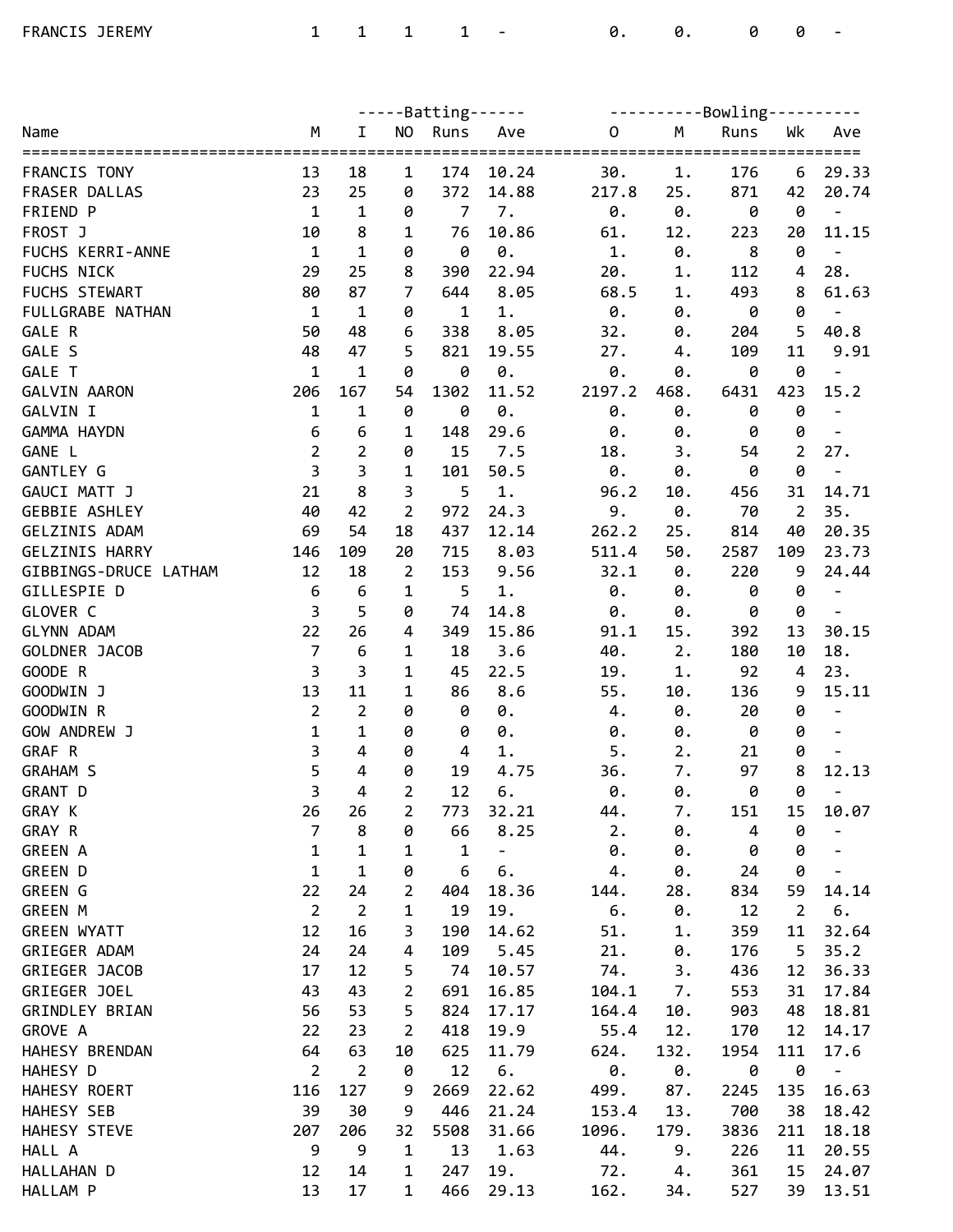| HANDKE SCOTT              | $\overline{2}$     | $\overline{2}$    | 0                | 4               | 2.                       | 16.                                           | 1.       | 99                  | 0                   |                                  |
|---------------------------|--------------------|-------------------|------------------|-----------------|--------------------------|-----------------------------------------------|----------|---------------------|---------------------|----------------------------------|
| HANSAKER D<br>HARCUS GLEN | $\mathbf{1}$<br>5  | $\mathbf{1}$<br>6 | 0                | 6<br>22         | 6.                       | 0.                                            | 0.<br>2. | 0                   | 0<br>$\overline{2}$ | $\overline{\phantom{a}}$<br>54.5 |
| HARDING LIAM              | 32                 | 30                | 1<br>$\mathbf 1$ | 426             | 4.4<br>14.69             | 22.<br>63.3                                   | 6.       | 109<br>275          | 18                  | 15.28                            |
| HARGREAVES J              | 13                 | 15                | 3                | 148             | 12.33                    | 22.                                           | 2.       | 72                  | $\mathbf 1$         | 72.                              |
| HARRIS LOCHIE             | 5                  | 3                 | 0                | 2               | 0.67                     | 7.                                            | 0.       | 39                  | 4                   | 9.75                             |
| HARRIS MAX                | $\mathbf 1$        | 0                 | 0                | 0               | $\overline{\phantom{a}}$ | 3.                                            | 0.       | 29                  | 1                   | 29.                              |
| HARRIS MICHAEL            | $\mathbf 1$        | 0                 | 0                | 0               | $\overline{\phantom{a}}$ | 3.                                            | 0.       | 34                  | 0                   | $\overline{\phantom{a}}$         |
| HARRIS S                  | 40                 | 37                | 5                | 468             | 14.63                    | 93.                                           | 7.       | 589                 | 24                  | 24.54                            |
| HARRISON R                | 77                 | 75                | 5                | 1948            | 27.83                    | 32.3                                          | 6.       | 188                 | 9                   | 20.89                            |
| HARRISON S                | $\overline{2}$     | $\overline{2}$    | 0                | 14              | 7.                       | 7.                                            | 2.       | 26                  | $\mathbf 1$         | 26.                              |
| HART JOHN                 | 32                 | 36                | 3                | 408             | 12.36                    | 76.                                           | 8.       | 288                 | 11                  | 26.18                            |
| HARVEY ANDREW R           | $\mathbf 1$        | $\mathbf{1}$      | 1                | 3               | $\blacksquare$           | 0.                                            | 0.       | 0                   | 0                   |                                  |
| HARVEY OSCAR              | 14                 | 8                 | 1                | 39              | 5.57                     | 87.3                                          | 11.      | 413                 | 21                  | 19.67                            |
| HARVEY WILLIAM            | 13                 | 13                | 1                | 106             | 8.83                     | 5.                                            | 0.       | 48                  | $\mathbf 1$         | 48.                              |
| HARWOOD A                 | $\overline{2}$     | $\overline{2}$    | 0                | 10              | 5.                       | 0.                                            | 0.       | 0                   | 0                   | $\overline{\phantom{a}}$         |
| HASSON R                  | 9                  | 10                | $\overline{2}$   | 44              | 5.5                      | 7.                                            | 0.       | 5                   | 3                   | 1.67                             |
| HAY LUKE                  | $\mathbf{1}$       | $\mathbf{1}$      | 0                | $\overline{3}$  | 3.                       | 0.                                            | 0.       | 0                   | 0                   |                                  |
| <b>HEAD DEAN</b>          | 6                  | 8                 | 1                | 20              | 2.86                     | 81.                                           | 8.       | 389                 | 20                  | 19.45                            |
| HEINE M                   | 6                  | $\overline{4}$    | 0                | 16              | 4.                       | 17.                                           | 4.       | 63                  | 4                   | 15.75                            |
| HEIR S                    | $\mathbf{1}$       | $\mathbf{1}$      | 1                | 30              | $\overline{\phantom{a}}$ | 0.                                            | 0.       | 0                   | 0                   |                                  |
|                           |                    |                   |                  |                 |                          |                                               |          |                     |                     |                                  |
|                           |                    |                   |                  |                 |                          |                                               |          |                     |                     |                                  |
|                           |                    |                   |                  | $---Batting---$ |                          |                                               |          | ----------Bowling-- |                     |                                  |
| Name                      | M<br>============= | I                 | NO               | Runs<br>=====   | Ave                      | $\mathsf{O}\xspace$<br>====================== | M        | Runs                | Wk                  | Ave<br>=============             |
| HEMSLEY GRAEME            | 90                 | 97                | 22               | 344             | 4.59                     | 117.5                                         | 0.       | 998                 | 24                  | 41.58                            |
| HEMSLEY LACHLEN           | 48                 | 51                | 14               | 180             | 4.86                     | 202.                                          | 12.      | 1078                | 36                  | 29.94                            |
| HEMSLEY NICK              | 36                 | 32                | $\overline{7}$   | 186             | 7.44                     | 37.2                                          | 0.       | 261                 | 12                  | 21.75                            |
| HENDER M                  | 5                  | $\overline{4}$    | $\mathbf{1}$     | 68              | 22.67                    | 0.                                            | 0.       | 0                   | 0                   | $\blacksquare$                   |
| HENNESSY JIM              | 195                | 201               | 13               | 3295            | 17.53                    | 85.5                                          | 5.       | 546                 | 23                  | 23.74                            |
| HENNESSY MICHAEL          | 187                | 208               | 29               | 2490            | 13.91                    | 777.2                                         | 103.     | 2583                | 159                 | 16.25                            |
| HIBBERT N                 | 3                  | $\mathbf{1}$      | 0                | 10              | 10.                      | 4.                                            | 0.       | 6                   | $\mathbf 1$         | 6.                               |
| HICKEY C                  | $\overline{7}$     | 9                 | 2                | 41              | 5.86                     | 11.                                           | 1.       | 51                  | $\mathbf{1}$        | 51.                              |
| HILL DYLAN                | $\mathbf{1}$       | $\mathbf{1}$      | 0                | $\overline{7}$  | 7.                       | 2.                                            | 0.       | 8                   | $\mathbf{1}$        | 8.                               |
| HILL JAYDEN               | 144                | 71                | 35               | 286             | 7.94                     | 527.3                                         | 42.      | 2807                | 110                 | 25.52                            |
| HILL M                    | $\overline{2}$     | $\overline{2}$    | $\mathbf{1}$     | 18              | 18.                      | 1.                                            | 0.       | $\mathbf 1$         | 0                   | $\blacksquare$                   |
| HILL RICHARD              | 353                | 281               | 111              | 2090            | 12.29                    | 2897.9                                        | 477.     | 9316                | 644                 | 14.47                            |
| HILL RYAN                 | 67                 | 64                | 10               | 925             | 17.13                    | 87.1                                          | 6.       | 446                 | 23                  | 19.39                            |
| HIRD DREW                 | 33                 | 41                | 6                | 600             | 17.14                    | 347.4                                         | 80.      | 928                 | 66                  | 14.06                            |
| HOCTOR M                  | 11                 | 6                 | $\mathbf{1}$     | 28              | 5.6                      | 105.                                          | 18.      | 370                 | 20                  | 18.5                             |
| HODGKINSON M              | 21                 | 25                | $\overline{2}$   | 320             | 13.91                    | 7.                                            | 0.       | 38                  | $\overline{2}$      | 19.                              |
| HODGKINSON RANDELL        | 40                 | 29                | 8                | 105             | 5.                       | 111.6                                         | 11.      | 601                 | 25                  | 24.04                            |
| HOFFMAN B                 | $\overline{3}$     | $\overline{3}$    | $\mathbf{1}$     | 58              | 29.                      | 29.                                           | 3.       | 97                  | 16                  | 6.06                             |
| HOLFORD JESSE             | 27                 | 38                | 4                | 256             | 7.53                     | 84.2                                          | 1.       | 368                 | 14                  | 26.29                            |
| HOLLITT BEN               | 49                 | 50                | 9                | 272             | 6.63                     | 281.4                                         | 49.      | 932                 | 44                  | 21.18                            |
| HOLLITT KIM               | 200                | 227               | 12               | 5250            | 24.42                    | 662.8                                         | 78.      | 3268                | 172                 | 19.                              |
| HOLLITT MATT              | 55                 | 53                | $\overline{7}$   | 546             | 11.87                    | 174.3                                         | 31.      | 604                 | 27                  | 22.37                            |
| HOLLITT TREVOR            | 29                 | 35                | 3                | 736             | 23.                      | 0.                                            | 0.       | 0                   | 0                   | $\blacksquare$                   |
| HOPGOOD ANDREW            | 33                 | 39                | 4                | 255             | 7.29                     | 57.2                                          | 2.       | 371                 | 19                  | 19.53                            |
| HOPGOOD JESSE             | $\mathbf 1$        | 12                | $\mathbf 1$      | 98              | 8.91                     | 2.                                            | 0.       | 6                   | $\overline{2}$      | 3.                               |
| HORN ANDREW               | $\mathbf{1}$       | $\overline{2}$    | 0                | 10              | 5.                       | 3.                                            | 0.       | 12                  | $\mathbf{1}$        | 12.                              |
| HORN R                    | 12                 | 13                | $\overline{2}$   | 99              | 9.                       | 3.                                            | 0.       | 12                  | 0                   | $\pm$                            |
| HORTLE CONNOR B           | $\overline{2}$     | $\overline{2}$    | $\mathbf{1}$     | 20              | 20.                      | 11.                                           | 1.       | 50                  | 6                   | 8.33                             |
| HOSKING I                 | 17                 | 16                | 6                | 224             | 22.4                     | 132.                                          | 19.      | 459                 | 26                  | 17.65                            |
| HOWARD JAIDEN T           | 12                 | 12                | $\overline{2}$   | 356             | 35.6                     | 0.4                                           | 0.       | $\mathbf{1}$        | $\mathbf{1}$        | 1.                               |
| HUGHES A                  | 4                  | 5                 | $\mathbf{1}$     | 51              | 12.75                    | 4.                                            | 0.       | 16                  | $\mathbf 1$         | 16.                              |
| HUGHES D                  | $\overline{7}$     | $\overline{7}$    | 3                | 25              | 6.25                     | 25.                                           | 2.       | 115                 | $2^{\circ}$         | 57.5                             |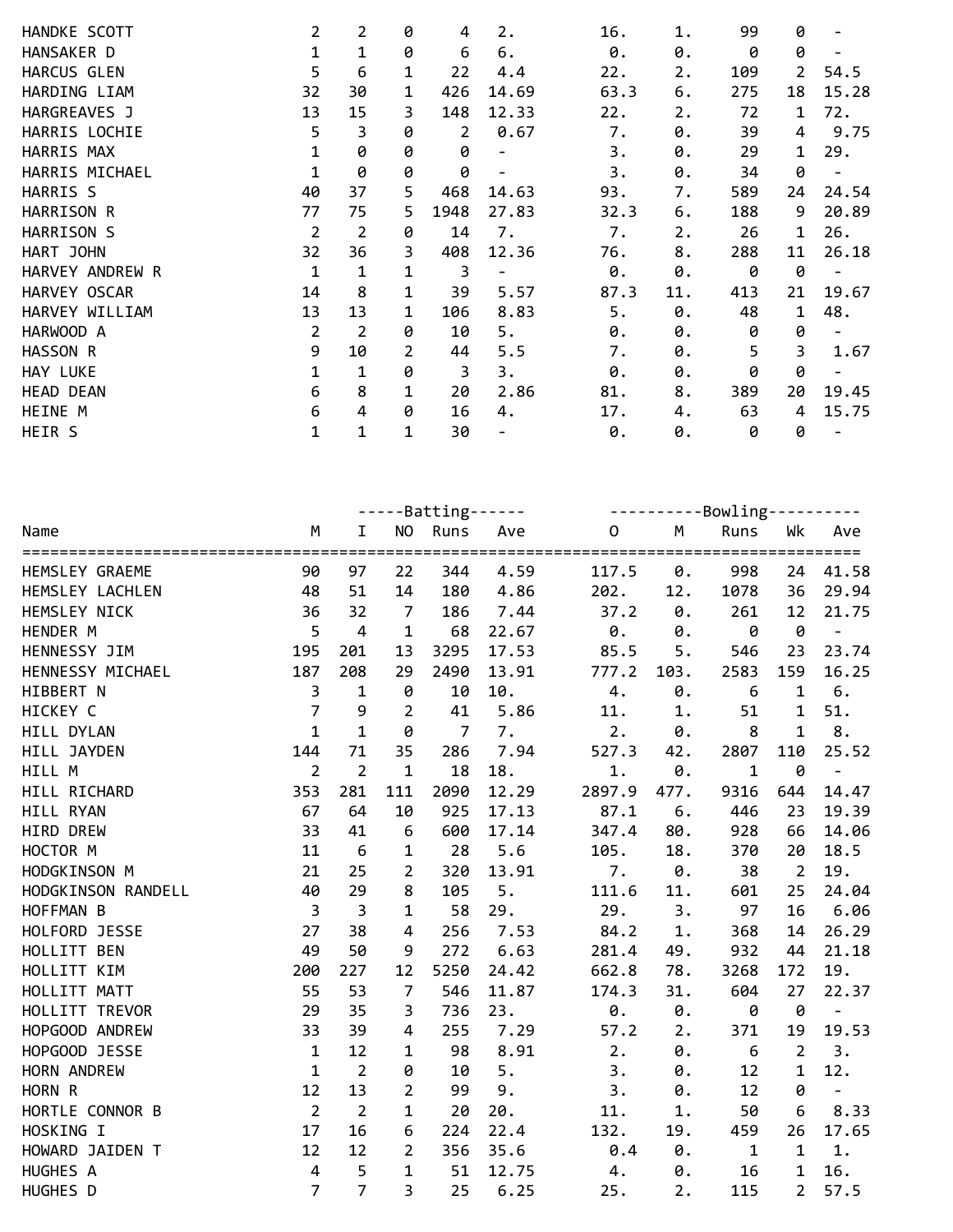| HULST CALLUM      | 1              | 1              | 0              | 0              | 0.                | 0.    | 0.   | 0              | 0              | $\overline{\phantom{a}}$     |
|-------------------|----------------|----------------|----------------|----------------|-------------------|-------|------|----------------|----------------|------------------------------|
| HUMPHRIES W       | 21             | 22             | 0              | 292            | 13.27             | 0.    | 0.   | 0              | 0              | $\qquad \qquad \blacksquare$ |
| HUNT R            | $\mathbf 1$    | $\mathbf 1$    | 0              | 3              | 3.                | 0.    | 0.   | 0              | 0              |                              |
| HUNTER P          | $\mathbf 1$    | $\mathbf 1$    | 0              | 0              | 0.                | 2.    | 0.   | 8              | 0              |                              |
| HUNTER SCOTT      | 23             | 26             | 1              | 754            | 30.16             | 66.   | 16.  | 197            | 10             | 19.7                         |
| HURRELL D         | $\overline{2}$ | $\overline{2}$ | 0              | 16             | 8.                | 0.    | 0.   | 0              | 0              | $\overline{\phantom{a}}$     |
| HUTCHINS CRAIG    | 20             | 23             | 2              | 246            | 11.71             | 13.   | 1.   | 84             | $\overline{2}$ | 42.                          |
| HUTCHISON BILLY   | $\mathbf{1}$   | $\mathbf 1$    | 0              | 6              | 6.                | 8.    | 1.   | 50             | 0              | $\overline{\phantom{a}}$     |
| HYDER BILLY       | 3              | $\mathbf{1}$   | 0              | 0              | 0.                | 4.    | 0.   | 34             | $\mathbf 1$    | 34.                          |
| IRELAND DUANE     | 276            | 279            | 30             | 5140           | 20.64             | 106.1 | 3.   | 730            | 29             | 25.17                        |
| JAMES BROCK       | 13             | 17             | 6              | 205            | 18.64             | 36.   | 6.   | 107            | 10             | 10.7                         |
| JAMES GARETH      | 5              | 6              | 0              | 31             | 5.17              | 21.   | 2.   | 122            | 5              | 24.4                         |
| JAMES HUGH        | 5              | 5              | $\overline{2}$ | 13             | 4.33              | 8.    | 0.   | 45             | $\overline{2}$ | 22.5                         |
| JAMES P           | $\mathbf{1}$   | 0              | 0              | 0              | $\qquad \qquad -$ | 0.    | 0.   | 0              | 0              | $\qquad \qquad -$            |
| JARVIS J          | $\mathbf{1}$   | 1              | 0              | $\overline{2}$ | 2.                | 4.    | 0.   | 6              | $\mathbf{1}$   | 6.                           |
| JEFFERIES BRAD    | 5              | 3              | 0              | 32             | 10.67             | 1.    | 0.   | 21             | 0              |                              |
| JENKINS D         | 16             | 20             | 0              | 427            | 21.35             | 155.  | 44.  | 353            | 26             | 13.58                        |
| JENNINGS LACHLAN  | 14             | 11             | 2              | 184            | 20.44             | 1.    | 0.   | $\overline{7}$ | 0              | $\blacksquare$               |
| JOHNS COURTNEY    | 52             | 58             | $\overline{4}$ | 960            | 17.78             | 119.  | 19.  | 505            | 32             | 15.78                        |
| JOHNS GRAHAM      | 74             | 58             | 16             | 423            | 10.07             | 852.3 | 216. | 2049           | 130            | 15.76                        |
| JOHNS IAN         | 24             | 24             | 6              | 394            | 21.89             | 0.    | 0.   | 0              | 0              | $\overline{a}$               |
| JOHNS JNR NICK    | 36             | 20             | 12             | 70             | 8.75              | 247.2 | 25.  | 1024           | 43             | 23.81                        |
| JOHNS NICK        | 307            | 321            | 34             | 7612           | 26.52             | 791.2 | 144. | 2360           | 116            | 20.34                        |
| JOHNS PETER       | $\overline{2}$ | $\mathbf{1}$   | 0              | 5              | 5.                | 0.    | 0.   | 0              | 0              | $\blacksquare$               |
| JOHNS TIM         | 125            | 127            | 19             | 2033           | 18.82             | 392.  | 48.  | 1386           | 73             | 18.99                        |
| JOHNSON B         | $\overline{3}$ | $\overline{4}$ | $\mathbf{1}$   | 47             | 15.67             | 43.   | 7.   | 126            | 4              | 31.5                         |
| JOHNSTON MATTHEW  | 388            | 420            | 37             | 9208           | 24.04             | 1009. | 175. | 3681           | 180            | 20.45                        |
| JOHNSTONE B       | $\overline{2}$ | 1              | 0              | $\overline{4}$ | 4.                | 7.    | 0.   | 30             | $\mathbf{1}$   | 30.                          |
| JONES BRADLEY     | 122            | 106            | 15             | 1591           | 17.48             | 177.  | 16.  | 764            | 40             | 19.1                         |
| JONES C           | $\overline{a}$ | 6              | 1              | 124            | 24.8              | 19.   | 7.   | 68             | 6              | 11.33                        |
| JONES MICHAEL     | 6              | 6              | 1              | 213            | 42.6              | 0.    | 0.   | 0              | 0              | $\blacksquare$               |
| JONES S           | 13             | 13             | 0              | 278            | 21.38             | 2.    | 0.   | 16             | 0              | $\blacksquare$               |
| JOSEPH D          | 13             | 13             | $\overline{2}$ | 96             | 8.73              | 44.   | 2.   | 159            | $\overline{7}$ | 22.71                        |
| JOYCE BEN         | 25             | 25             | $\overline{2}$ | 306            | 13.3              | 23.   | 2.   | 130            |                | 1 130.                       |
| JOYCE SAMUEL D    | 6              | 6              | 1              | 105            | 21.               | 35.   | 8.   | 115            | 4              | 28.75                        |
| JOYCE WIL         | 25             | 24             | 4              | 232            | 11.6              | 49.   | 3.   | 275            | 7              | 39.29                        |
| JUDE PAUL         | 37             | 40             | 12             | 143            | 5.11              | 276.8 | 49.  | 911            | 45             | 20.24                        |
| <b>JUDE STEVE</b> | 8              | $\overline{7}$ | $\mathbf 1$    | 92             | 15.33             | 4.    | 0.   | 15             | 3              | 5.                           |
| KABELITZ TOMMI    | 5              | 3              | $\overline{2}$ | 18             | 18.               | 4.    | 0.   | 51             | $\overline{2}$ | 25.5                         |
| <b>KAIN BRUCE</b> | 20             | 17             | $\mathbf{1}$   | 185            | 11.56             | 93.   | 10.  | 380            | 17             | 22.35                        |
| KAIN JIMMY        | $\mathbf{1}$   | $\mathbf{1}$   | $\mathbf{1}$   | 28             | $\qquad \qquad -$ | 9.    | 1.   | 25             | $\mathbf{1}$   | 25.                          |
|                   |                |                |                |                |                   |       |      |                |                |                              |

|                      |                |    |                | -Batting- |       | Bowling-<br>-------- |     |      |    |       |  |
|----------------------|----------------|----|----------------|-----------|-------|----------------------|-----|------|----|-------|--|
| Name                 | M              | I. | NO.            | Runs      | Ave   | 0                    | М   | Runs | Wk | Ave   |  |
| KAIN M               | 8              | 8  | 0              | 94        | 11.75 | 0.                   | 0.  | 181  | 16 | 11.31 |  |
| <b>KAIN PETER</b>    | 21             | 19 | 5              | 284       | 20.29 | 240.                 | 12. | 926  | 37 | 25.03 |  |
| <b>KAIN VINNI</b>    | 29             | 28 | 5.             | 220       | 9.57  | 86.1                 | 10. | 423  | 11 | 38.45 |  |
| KAY JOHN             | 27             | 19 | 4              | 151       | 10.07 | 260.                 | 64. | 726  | 48 | 15.13 |  |
| <b>KEATLEY R</b>     | 1              | 1  | 0              | 6         | 6.    | 1.                   | 0.  | 11   | 0  |       |  |
| <b>KEEN B</b>        | 7              | 9  | 1              | 79        | 9.88  | 1.                   | 0.  | 4    | 0  |       |  |
| <b>KEEN L</b>        | 11             | 12 | $\overline{2}$ | 215       | 21.5  | 44.                  | 7.  | 245  | 14 | 17.5  |  |
| KELLAWAY<br>BENJAMIN | $\overline{2}$ | 2  | 0              | 40        | 20.   | 11.                  | 1.  | 81   | 3  | 27.   |  |
| KELLOWAY BEN         | 22             | 27 | 4              | 290       | 12.61 | 189.                 | 31. | 625  | 38 | 16.45 |  |
| KELLY DOYLE          | 1              | 1  | 0              | 6         | 6.    | 4.                   | 0.  | 58   | 0  |       |  |
| <b>KELLY T</b>       | 3              | 4  | 0              | 16        | 4.    | 1.                   | 0.  | 12   | 0  |       |  |
| KENDALL D            | 13             | 9  | 4              | 34        | 6.8   | 66.                  | 6.  | 200  | 14 | 14.29 |  |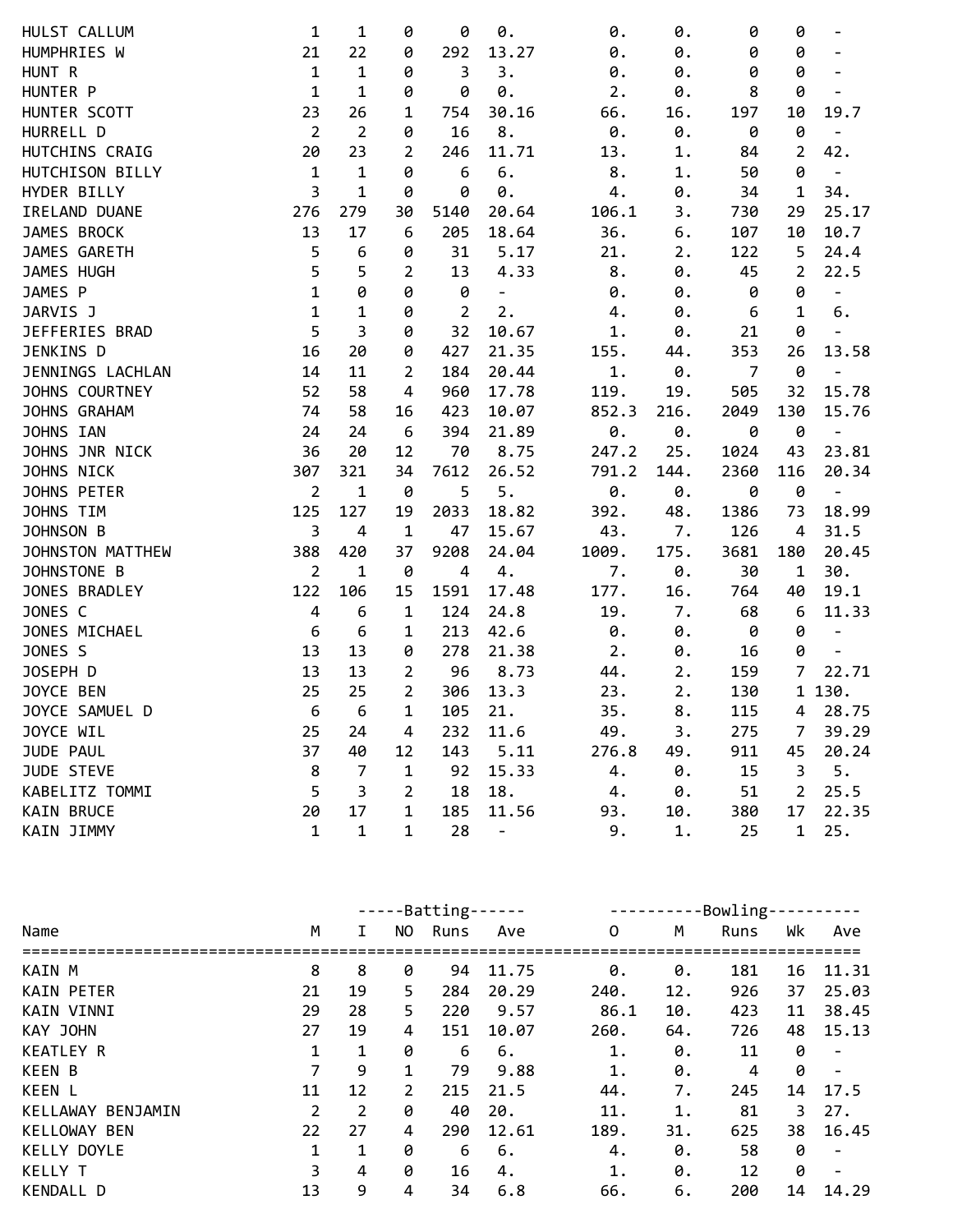| KENNEDY D           | 6              | 8              | 0              | 79             | 9.88                     | 0.     | 0.    | 0    | 0              | $\qquad \qquad -$        |
|---------------------|----------------|----------------|----------------|----------------|--------------------------|--------|-------|------|----------------|--------------------------|
| KENNEDY STEPHEN     | 25             | 26             | 4              | 734            | 33.36                    | 177.   | 31.   | 588  | 34             | 17.29                    |
| KENNY STUART        | 170            | 156            | 36             | 1595           | 13.29                    | 1918.  | 369.  | 6170 | 337            | 18.31                    |
| KERBER TREMAINE     | 57             | 62             | 8              | 709            | 13.13                    | 172.   | 22.   | 577  | 29             | 19.9                     |
| KERLE A             | 6              | 6              | $\mathbf{1}$   | 151            | 30.2                     | 46.    | 8.    | 144  | 11             | 13.09                    |
| KLOSE ALBY          | 79             | 57             | 23             | 226            | 6.65                     | 804.   | 95.   | 3137 | 171            | 18.35                    |
| KLOSE MICHAEL       | 233            | 175            | 58             | 1231           | 10.52                    | 1844.8 | 327.  | 6077 | 396            | 15.35                    |
| KNAGGS R            | 16             | 17             | $\overline{2}$ | 255            | 17.                      | 0.     | 0.    | 0    | 0              | $\overline{\phantom{0}}$ |
|                     |                |                |                |                |                          |        |       |      |                |                          |
| KNIGHT MATTHEW      | $\mathbf{1}$   | $\mathbf{1}$   | 0              | $\mathbf{1}$   | $1.$                     | 6.     | 2.    | 17   | 1              | 17.                      |
| KNOTT D             | 13             | 14             | 0              | 343            | 24.5                     | 61.    | 11.   | 163  | 8              | 20.38                    |
| KNOTT LINDSAY       | 30             | 29             | 5              | 642            | 26.75                    | 21.4   | 1.    | 165  | 6              | 27.5                     |
| KOVACS F            | $\overline{2}$ | $\mathbf{1}$   | 0              | $\mathbf{1}$   | $1.$                     | 2.     | 0.    | 38   | 4              | 9.5                      |
| KOVACS WADE         | 13             | 14             | 1              | 262            | 20.15                    | 75.    | 9.    | 338  | 8              | 42.25                    |
| KRIEG BRETT I       | $\overline{7}$ | $\overline{7}$ | $\mathbf 1$    | 66             | 11.                      | 48.2   | 6.    | 247  | 7              | 35.29                    |
| LAKE K              | $\mathbf{1}$   | $\overline{2}$ | 0              | 12             | 6.                       | 0.     | 0.    | 0    | 0              |                          |
| LAMING BARRY        | 62             | 67             | 4              | 753            | 11.95                    | 121.2  | 21.   | 426  | 25             | 17.04                    |
| LAMING MATT         | 161            | 162            | 29             | 1876           | 14.11                    | 1157.5 | 248.  | 3452 | 196            | 17.61                    |
| LANGBEIN DARRYL     | 105            | 95             | 22             | 1342           | 18.38                    | 821.5  | 153.  | 2299 | 121            | 19.                      |
| LANGBEIN JASON      | 15             | 13             | $\overline{4}$ | 164            | 18.22                    | 34.5   | 3.    | 161  | 8              | 20.13                    |
| LANGBEIN JEFF       | 123            | 122            | 14             | 2297           | 21.27                    | 1421.7 | 311.  | 4171 | 232            | 17.98                    |
| LANGBEIN PAUL       | 3              | $\overline{4}$ | 3              | 11             | 11.                      | 29.    | 2.    | 109  | 5              | 21.8                     |
| LARSEN K            | $\overline{2}$ | $\overline{2}$ | 2              | $\overline{7}$ | $\overline{a}$           | 7.     | 1.    | 39   | $\mathbf 1$    | 39.                      |
| LAWSON ADAM         | 29             | 34             | 6              | 380            | 13.57                    | 77.1   | 9.    | 303  | 22             | 13.77                    |
| LAWSON BRENTON      | 12             | 11             | 4              | 24             | 3.43                     | 76.    | 13.   | 276  | 11             | 25.09                    |
| LAWSON MATT         | 23             | 18             | 4              | 30             | 2.14                     | 3.     | 0.    | 28   | 0              | $\overline{\phantom{0}}$ |
| LE COUTEUR JACKSON  | 95             | 80             | 13             | 933            | 13.93                    | 411.   | 38.   | 1822 | 99             | 18.4                     |
| LE COUTEUR JAMIE    | 29             | 25             | $\mathbf 1$    | 322            | 13.42                    | 57.    | 6.    | 283  | 8              | 35.38                    |
| LE COUTEUR NICHOLAS | 29             | 19             | 12             | 47             | 6.71                     | 51.3   | 3.    | 326  | 13             | 25.08                    |
| LE COUTEUR TYSON    | 58             | 42             | 4              | 240            | 6.32                     | 245.2  | 32.   | 1145 | 41             | 27.93                    |
| LEAKE J             | 16             | 13             | 0              | 204            | 15.69                    | 43.    | 7.    | 155  | 12             | 12.92                    |
| <b>LEECH NICK</b>   | 13             | 10             | 1              | 41             | 4.56                     | 13.    | 1.    | 74   | $\mathbf 1$    | 74.                      |
| LEECH ROD           |                |                |                |                |                          |        |       |      |                |                          |
|                     | 6              | 5              | 1              | 16             | 4.                       | 4.     | 0.    | 68   | 0              | $\overline{\phantom{a}}$ |
| LEITH HAMISH M      | 59             | 56             | 3              | 1449           | 27.34                    | 301.6  | 35.   | 1390 | 84             | 16.55                    |
| LENNARD J           | 3              | 6              | 3              | 15             | 5.                       | 0.     | 0.    | 0    | 0              | $\overline{\phantom{a}}$ |
| <b>LENNARD K</b>    | $\mathbf{1}$   | 0              | 0              | 0              | $\overline{\phantom{0}}$ | 11.    | 0.    | 46   | $\overline{2}$ | 23.                      |
| LESLIE A            | 5              | 6              | 1              | 186            | 37.2                     | 28.    | 0.    | 133  | 4              | 33.25                    |
| LEWIS HARRY         | $\overline{2}$ | $\overline{2}$ | 0              | 25             | 12.5                     | 3.     | 0.    | 42   | 1              | 42.                      |
| LEWIS J             | 14             | 15             | 4              | 200            | 18.18                    | 75.    | 9.    | 264  | 14             | 18.86                    |
| LEWIS MATTHEW G     | $\mathbf{1}$   | $\mathbf{1}$   | 0              | 10             | 10.                      | 7.     | 0.    | 20   | 3              | 6.67                     |
| LIERSCH JACKSON     | $\overline{4}$ | 3              | 1              | 5              | 2.5                      | 6.     | 1.    | 16   | 2              | 8.                       |
| LIERSCH SAM         | 37             | 41             | 4              | 922            | 24.92                    | 77.1   | 2.    | 408  | 18             | 22.67                    |
| LIERSCH STEVE       | 46             | 39             | 6              | 330            | 10.                      | 71.    | 3.    | 382  | 23             | 16.61                    |
| LLOYD JOSHUA        | 10             | 10             | 0              | 287            | 28.7                     | 56.    | 1.    | 318  | 6              | 53.                      |
| LONG T              | $\mathbf{1}$   | $\mathbf{1}$   | 1              | 0              | -                        | 0.     | 0.    | 0    | 0              |                          |
| LOPSIK T            | $\overline{2}$ | $\overline{2}$ | 0              | $\mathbf{1}$   | 0.5                      | 5.     | 0.    | 30   | 0              | $\overline{\phantom{a}}$ |
| LORD RHEESE         | $\mathbf{1}$   | $\overline{2}$ | 0              | 11             | 5.5                      | 3.     | 0.    | 11   | 0              | -                        |
| LOVERING CRAIG J    | 14             | 14             | 0              | 472            | 33.71                    | 85.4   | 4.    | 435  | 14             | 31.07                    |
| LUCK SAMUEL J       | 105            | 98             | 12             | 2108           | 24.51                    | 203.1  | 29.   | 784  | 57             | 13.75                    |
| LUKER J             | 93             | 91             | 16             | 539            | 7.19                     | 986.   | 175.  | 3371 | 241            | 13.99                    |
| LYONS BENEDICT G    | $\mathbf 1$    | $\overline{4}$ | 0              | 12             | 3.                       | 4.     | 0.    | 23   | 0              | $\overline{\phantom{a}}$ |
| LYONS BRETT         | 12             | 11             | 1              | 306            | 30.6                     | 4.     | 0.    | 32   | 0              |                          |
| MACKENZIE DARREN    | 65             | 66             | 2              | 1541           | 24.08                    | 12.    | 0.    | 81   | 1              | 81.                      |
| MACKEY D            | 3              | 3              | 0              | 18             | 6.                       | 4.     | 0.    | 16   | 0              | $\blacksquare$           |
| MACKEY J            | $\overline{7}$ | $\overline{7}$ | 3              | 5              | 1.25                     | 2.     | 0.    | 25   | 0              | $\overline{\phantom{0}}$ |
|                     |                |                |                |                | 7.2                      |        |       |      | $\overline{2}$ |                          |
| MACLEAN D           | 5              | 5              | 0              | 36             |                          | 4.     | $1$ . | 27   |                | 13.5                     |
| MAHER ANDREW        | 36             | 32             | 5              | 1034           | 38.3                     | 38.    | 2.    | 251  | 4              | 62.75                    |
| MAHER JASPER        | 19             | 14             | 2              | 234            | 19.5                     | 21.4   | 0.    | 204  | 3              | 68.                      |
| MAJOR BEN           | 4              | 4              | 2              | 75             | 37.5                     | 17.    | 1.    | 107  | 2              | 53.5                     |
| MAKHIJANI ROSHAN    | $\overline{2}$ | $\overline{2}$ | $\mathbf 1$    | 10             | 10.                      | 4.     | 0.    | 16   | $\overline{2}$ | $8\,.$                   |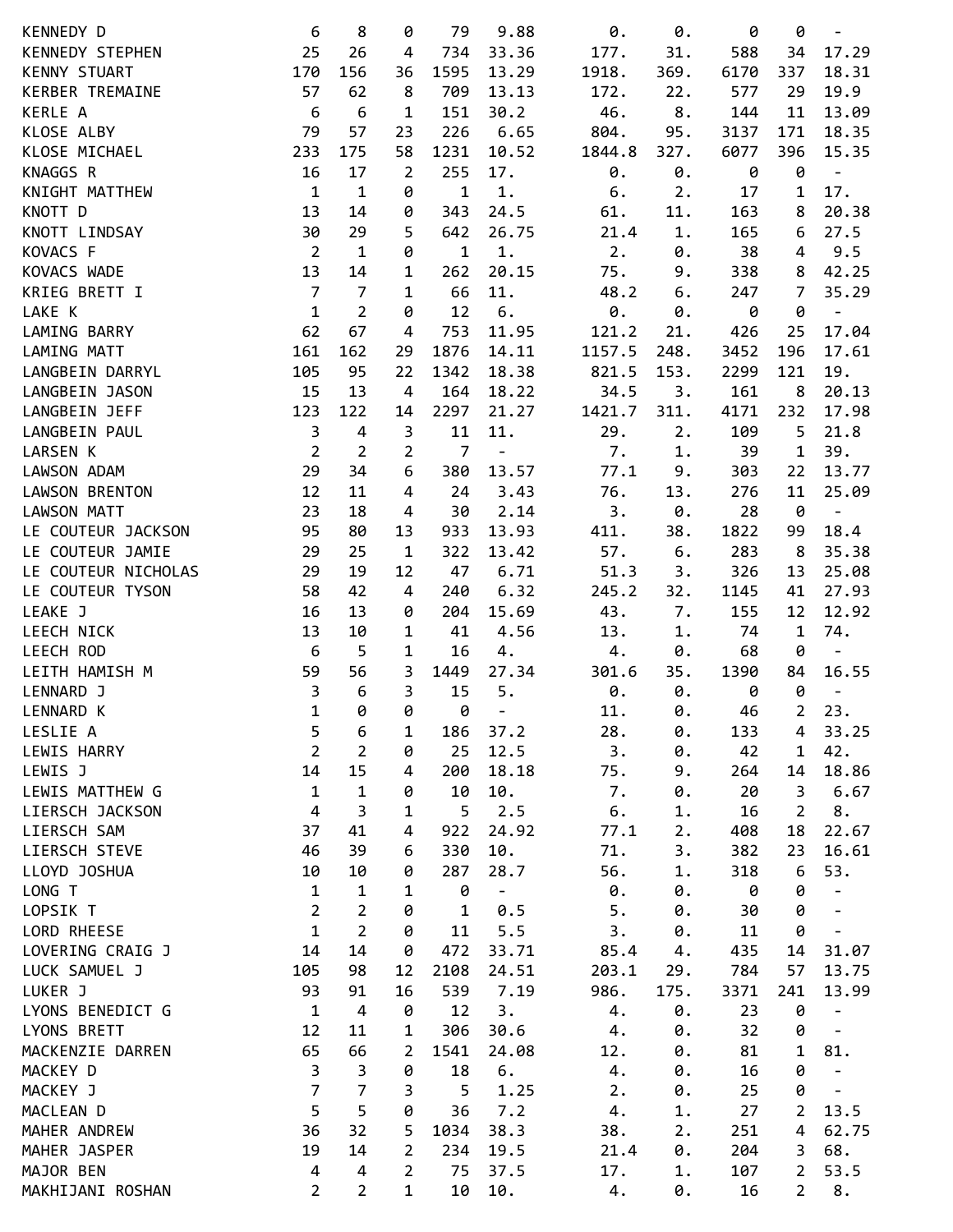| MALLICHAN ANDREW |  |  | 10 9 4 33 6.6 | 92. 24. 263 13 20.23    |  |  |
|------------------|--|--|---------------|-------------------------|--|--|
| MANBERT          |  |  |               | 3 2 0 9 4.5 0. 0. 0 0 - |  |  |

|                       |                         |                |                | -----Batting------ |                          | ----------Bowling---------- |                         |                  |                |                          |
|-----------------------|-------------------------|----------------|----------------|--------------------|--------------------------|-----------------------------|-------------------------|------------------|----------------|--------------------------|
| Name                  | M                       | $\mathbf I$    |                | NO Runs            | Ave                      | $\mathbf 0$                 | M                       | Runs             | Wk             | Ave                      |
| MANGLESDORF COL       | 74                      | 69             | 17             | 599                | 11.52                    | ===================<br>404. | 92.                     | 1259             | ========<br>88 | ===<br>14.31             |
| MANGLESDORF M         | $\mathbf{1}$            | $\mathbf 1$    | 0              | $\overline{4}$     | 4.                       | 2.                          | $1$ .                   | $\boldsymbol{6}$ | 0              | $\overline{\phantom{a}}$ |
| MANN ADRIAN           | $\overline{3}$          | $\overline{2}$ | $\mathbf{1}$   | 21                 | 21.                      | 14.                         | $1$ .                   | 85               | $\overline{2}$ | 42.5                     |
| MANN ANDREW           | 47                      | 52             | $\overline{7}$ | 671                | 14.91                    | 322.                        | 60.                     | 824              | 50             | 16.48                    |
| MARCH-FELTHAM DANIEL  | 26                      | 20             | 6              | 104                | 7.43                     | 109.                        | 3.                      | 626              | 18             | 34.78                    |
| MARECHELL PHIL        | 9                       | $\overline{7}$ | $\mathbf{1}$   | 68                 | 11.33                    | 0.                          | 0.                      | 0                | 0              | $\pm$                    |
| MARSHALL JAMES        | 180                     | 191            | 22             | 2711               | 16.04                    | 7.                          | 0.                      | 55               | $\mathbf{1}$   | 55.                      |
| MARSHALL JEFF         | 76                      | 63             | 10             | 969                | 18.28                    | 516.4                       | 94.                     | 1751             | 106            | 16.52                    |
| MARSHALL PAUL L       | 13                      | 12             | 0              | 299                | 24.92                    | 107.                        | 20.                     | 355              | 13             | 27.31                    |
| MARSHALL TIM          | 12                      | 10             | 0              | 38                 | 3.8                      | 49.                         | 3.                      | 297              | 9              | 33.                      |
| MARTIN S              | 25                      | 27             | 1              | 578                | 22.23                    | 35.                         | 4.                      | 79               | $\overline{2}$ | 39.5                     |
| MASON GORDAN          | 29                      | 32             | 1              | 664                | 21.42                    | 348.                        | 59.                     | 1078             | 68             | 15.85                    |
| MASON I               | $\mathsf 9$             | 10             | 1              | 202                | 22.44                    | 102.                        | 14.                     | 378              | 19             | 19.89                    |
| MASON P               | $\overline{\mathbf{4}}$ | 5              | 0              | $\overline{7}$     | 1.4                      | 1.                          | $1.$                    | 0                | $\pmb{\theta}$ | $\blacksquare$           |
| MASSNER CRAIG         | 18                      | 19             | 4              | 223                | 14.87                    | 117.2                       | 14.                     | 450              | 22             | 20.45                    |
| MASTERS ANDREW        | 22                      | 22             | 6              | 192                | 12.                      | 134.                        | 16.                     | 395              | 37             | 10.68                    |
| MATTHEWS PAUL         | 13                      | 13             | $\mathbf{1}$   | 453                | 37.75                    | 3.                          | $1.$                    | 12               | 0              | $\blacksquare$           |
| MCARTHUR JAMES        | 36                      | 29             | 4              | 455                | 18.2                     | 175.7                       | 14.                     | 824              | 42             | 19.62                    |
| MCBRIDE JESSE         | 147                     | 84             | 19             | 396                | 6.09                     | 762.2                       | 94.                     | 3385             | 145            | 23.34                    |
| MCCLELLAND RICHARD    | $\overline{3}$          | $\overline{4}$ | 0              | 19                 | 4.75                     | 0.                          | 0.                      | 0                | 0              | $\blacksquare$           |
| MCCULLOCH D           | 14                      | 15             | 4              | 92                 | 8.36                     | 9.                          | $1$ .                   | 33               | $\overline{2}$ | 16.5                     |
| MCCULLOCH R           | 73                      | 82             | 9              | 1053               | 14.42                    | 252.                        | 26.                     | 1040             | 57             | 18.25                    |
| MCCUSPIE EDDIE        | 10                      | 13             | 0              | 135                | 10.38                    | 15.                         | 0.                      | 60               | 3              | 20.                      |
| MCDONALD DARREN       | 72                      | 73             | 4              | 1918               | 27.8                     | 78.3                        | 7.                      | 399              | 20             | 19.95                    |
| MCDONALD G            | $\mathbf{1}$            | $\mathbf{1}$   | 1              | 13                 | $\overline{\phantom{a}}$ | 0.                          | 0.                      | 0                | 0              | $\qquad \qquad -$        |
| MCDONALD RHEES        | 21                      | 17             | $\overline{2}$ | 104                | 6.93                     | 19.                         | 0.                      | 136              | 6              | 22.67                    |
| MCDONALD SCOTT        | 99                      | 92             | 12             | 713                | 8.91                     | 280.8                       | 26.                     | 1365             | 67             | 20.37                    |
| MCDONOUGH CHARLIE I   | 58                      | 29             | 13             | 99                 | 6.19                     | 368.5                       | 56.                     | 1331             | 71             | 18.75                    |
| MCELROY SIMON         | 57                      | 51             | 12             | 842                | 21.59                    | 327.1                       | 31.                     | 1296             | 53             | 24.45                    |
| MCEVOY R              | 17                      | 17             | $\overline{2}$ | 420                | 28.                      | 90.                         | 16.                     | 285              | 16             | 17.81                    |
| MCGILLIVRAY BRENDAN M | 6                       | 6              | $\mathbf{1}$   | 195                | 39.                      | 0.                          | $\boldsymbol{\theta}$ . | 0                | 0              | $\overline{\phantom{a}}$ |
| MCGREGOR J            | 12                      | 9              | $\overline{4}$ | 84                 | 16.8                     | 97.                         | 22.                     | 290              | 20             | 14.5                     |
| MCGREGOR-DAVIES W     | 49                      | 55             | 11             | 1457               | 33.11                    | 62.                         | 7.                      | 250              | 17             | 14.71                    |
| MCINNES BRETT         | 26                      | 31             | $\overline{2}$ | 278                | 9.59                     | 12.                         | $1$ .                   | 57               | $\overline{2}$ | 28.5                     |
| MCINNES JOHN          | $\sqrt{6}$              | $\overline{7}$ | 0              | 97                 | 13.86                    | 36.                         | 2.                      | 152              | $\overline{7}$ | 21.71                    |
| MCINNES SHAUN         | 26                      | 24             | $\overline{2}$ | 601                | 27.32                    | 77.                         | 4.                      | 360              | 21             | 17.14                    |
| MCINTOSH SIMON        | $\mathbf{1}$            | $\mathbf{1}$   | 0              | 36                 | 36.                      | 0.                          | 0.                      | 0                | 0              |                          |
| MCLEAN ALISTAIR C     | 3                       | 3              | 0              | 26                 | 8.67                     | 3.3                         | 0.                      | 16               | 0              |                          |
| MCLELLAN ROBERT       | 11                      | 11             | 1              | 90                 | 9.                       | 56.                         | 6.                      | 372              | 11             | 33.82                    |
| MCLEOD BRAD           | 51                      | 54             | 6              | 871                | 18.15                    | 33.                         | 11.                     | 97               | 10             | 9.7                      |
| MCLEOD G              | 60                      | 58             | 17             | 801                | 19.54                    | 619.                        | 114.                    | 1993             | 107            | 18.63                    |
| MCMANUS J             | 14                      | 14             | 1              | 339                | 26.08                    | 47.                         | 10.                     | 94               | 12             | 7.83                     |
| MCNAMARA G            | $\mathbf{1}$            | $\mathbf 1$    | 1              | 6                  | $\overline{\phantom{a}}$ | 10.                         | 3.                      | 12               | $\overline{2}$ | 6.                       |
| MCPEAKE ALEX          | 20                      | 21             | 6              | 61                 | 4.07                     | 34.                         | 2.                      | 243              | 3              | 81.                      |
| MCPEAKE TOM           | 9                       | 9              | $\overline{2}$ | 53                 | 7.57                     | 9.                          | 1.                      | 45               | $\overline{2}$ | 22.5                     |
| MEDLOW CAMERON        | 4                       | $\overline{2}$ | 1              | $\overline{2}$     | 2.                       | $6$ .                       | 1.                      | 34               | 2              | 17.                      |
| MEDLOW CRAIG          | 381                     | 373            | 56             | 7822               | 24.68                    | 679.1                       | 139.                    | 2172             | 113            | 19.22                    |
| MEDLOW GRAHAM         | 242                     | 241            | 21             | 6354               | 28.88                    | 341.5                       | 48.                     | 1353             | 72             | 18.79                    |
| MEGAW T               | 29                      | 31             | 4              | 155                | 5.74                     | 49.                         | 2.                      | 258              | 13             | 19.85                    |
| MELVIN MATT           | 16                      | 12             | 3              | 221                | 24.56                    | 74.                         | 4.                      | 351              | 11             | 31.91                    |
| MERTIN A              | 50                      | 60             | 5              | 781                | 14.2                     | 19.                         | 1.                      | 59               | $\overline{2}$ | 29.5                     |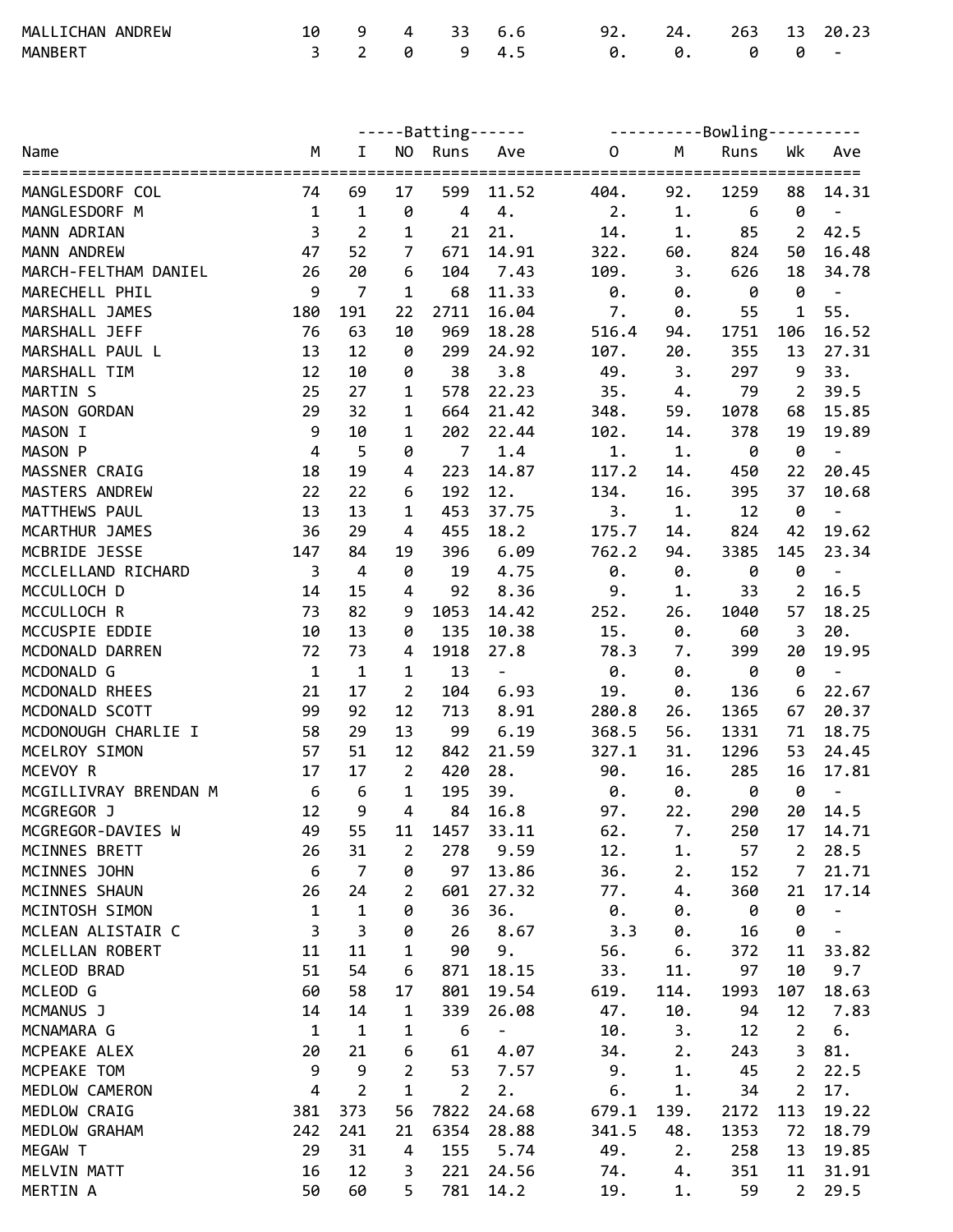| MERTIN A MRS     | 1            | 1            | 1              | 1    |       | 0.    | 0.  | 0    | 0  |                          |
|------------------|--------------|--------------|----------------|------|-------|-------|-----|------|----|--------------------------|
| MIDDLETON M      | 9            | 9            | $\overline{2}$ | 65   | 9.29  | 8.    | 0.  | 56   | 0  |                          |
| MIDDLETON PETER  | 54           | 57           | 11             | 743  | 16.15 | 335.5 | 26. | 1344 | 63 | 21.33                    |
| MILLAR LACHLAN   | 6            | 5            | 0              | 18   | 3.6   | 2.4   | 0.  | 37   | 0  |                          |
| MILLER D         | 2            | 2            | 1              | 5    | 5.    | 4.    | 0.  | 16   | 2  | 8.                       |
| MILLS D          | $\mathbf{1}$ | 1            | 1              | 27   |       | 4.    | 0.  | 20   | 0  |                          |
| MILTON JAMIE     | 46           | 46           | 5              | 487  | 11.88 | 110.5 | 15. | 457  | 16 | 28.56                    |
| MOGG BEN         | 5            | 3            | 0              | 5    | 1.67  | 0.    | 0.  | 0    | 0  |                          |
| MOLIER JACOB     | 28           | 22           | 6              | 162  | 10.13 | 152.  | 19. | 753  | 27 | 27.89                    |
| MOLIER JORDAN C  | 1            | 1            | 0              | 4    | 4.    | 3.    | 0.  | 23   | 1  | 23.                      |
| MOLIER RAMON     | 228          | 240          | 20             | 4185 | 19.02 | 150.  | 16. | 583  | 27 | 21.59                    |
| MOLONEY THOMAS R | 1            | 1            | 0              | 4    | 4.    | 6.    | 2.  | 22   | 2  | 11.                      |
| MOORE BEN        | 9            | 5            | 0              | 26   | 5.2   | 54.   | 9.  | 222  | 9  | 24.67                    |
| MOORE IAN        | 8            | 5            | $\mathbf{1}$   | 10   | 2.5   | 5.    | 0.  | 40   | 0  | $\overline{\phantom{a}}$ |
| MOORE ISAAC      | 11           | 5            | $\overline{2}$ | 66   | 22.   | 49.   | 5.  | 226  | 16 | 14.13                    |
| MOORE JOSIAH     | $\mathbf{1}$ | $\mathbf{1}$ | 0              | 4    | 4.    | 0.    | 0.  | 0    | 0  |                          |
| MOORE N          | 18           | 19           | 2              | 256  | 15.06 | 108.  | 10. | 457  | 23 | 19.87                    |
| MOORE RICK       | 124          | 112          | 22             | 2373 | 26.37 | 63.7  | 1.  | 408  | 18 | 22.67                    |
| MORGAN PHILLIP   | 25           | 20           | $\overline{2}$ | 519  | 28.83 | 122.  | 9.  | 608  | 25 | 24.32                    |
| MORGAN T         | 5            | 5            | 3              | 75   | 37.5  | 27.   | 4.  | 101  | 4  | 25.25                    |
| MORRISON JAMIE C | 3            | 3            | 1              | 21   | 10.5  | 19.   | 3.  | 80   | 10 | 8.                       |
| MORTIMER IAN     | 17           | 11           | 4              | 39   | 5.57  | 0.    | 0.  | 0    | 0  |                          |

|                      |                |                  |                | -----Batting------ |                          | ----------Bowling---------- |                         |      |                |                          |
|----------------------|----------------|------------------|----------------|--------------------|--------------------------|-----------------------------|-------------------------|------|----------------|--------------------------|
| Name                 | M              | $\mathbf I$      |                | NO Runs            | Ave                      | $\mathbf 0$                 | M                       | Runs | Wk             | Ave                      |
| MULKERIN BENJAMIN    | $\mathbf{1}$   | 1                | 0              | 0                  | 0.                       | 2.                          | 0.                      | 14   | $\mathbf 1$    | 14.                      |
| MUNRO WAYNE          | 18             | 19               | 4              | 654                | 43.6                     | 3.                          | $1$ .                   | 12   | 1              | 12.                      |
| MURCOTT S            | $\mathbf 1$    | 0                | 0              | 0                  | $\equiv$                 | 0.                          | $\boldsymbol{\theta}$ . | 0    | 0              | $\blacksquare$           |
| MURPHY KEN           | $\mathbf 1$    | $\mathbf{1}$     | $\mathbf 1$    | 11                 | $\overline{\phantom{a}}$ | 6.                          | 0.                      | 37   | $\overline{3}$ | 12.33                    |
| MURPHY M             | $\mathbf{1}$   | $\mathbf{1}$     | 1              | $\mathbf{1}$       | $\qquad \qquad -$        | 0.                          | 0.                      | 0    | 0              | $\overline{\phantom{a}}$ |
| MURPHY THOMAS        | $\overline{2}$ | $\mathbf{1}$     | 0              | 41                 | 41.                      | 3.                          | 0.                      | 24   | $\mathbf 1$    | 24.                      |
| NAISBITT RICHARD R   | 10             | $\overline{7}$   | 1              | 31                 | 5.17                     | 52.                         | 11.                     | 179  | 12             | 14.92                    |
| NANKERVIS BRUCE      | 43             | 39               | 6              | 347                | 10.52                    | 499.                        | 132.                    | 1162 | 92             | 12.63                    |
| NANKERVIS S          | 30             | 33               | $\overline{7}$ | 186                | 7.15                     | 69.                         | 10.                     | 301  | 9              | 33.44                    |
| NASH J               | $\mathbf 1$    | $\mathbf{1}$     | 1              | 0                  | $\Box$                   | 0.                          | 0.                      | 0    | 0              | $\overline{\phantom{a}}$ |
| NASH K               | $\overline{4}$ | $\overline{4}$   | 1              | 27                 | 9.                       | 0.                          | 0.                      | 0    | 0              | $\overline{\phantom{a}}$ |
| NAUMANN R            | 35             | 35               | 8              | 254                | 9.41                     | 236.                        | 41.                     | 754  | 55             | 13.71                    |
| NEMESVOLGYI VANCE    | 16             | 10               | 3              | 45                 | 6.43                     | 91.4                        | 3.                      | 461  | 10             | 46.1                     |
| NESBIT A             | 6              | $\boldsymbol{6}$ | 0              | 91                 | 15.17                    | 0.                          | 0.                      | 148  | 13             | 11.38                    |
| NESBIT C             | 13             | 16               | 1              | 185                | 12.33                    | 43.                         | 10.                     | 107  | $\overline{7}$ | 15.29                    |
| <b>NESBIT PAT</b>    | 100            | 98               | 4              | 1670               | 17.77                    | 184.                        | 65.                     | 738  | 26             | 28.38                    |
| NESBIT W             | 18             | 12               | 3              | 79                 | 8.78                     | 14.                         | 6.                      | 232  | 13             | 17.85                    |
| NEWLAND RYAN         | 5              | 5                | 3              | 16                 | 8.                       | 6.                          | 0.                      | 36   | $\mathbf 1$    | 36.                      |
| NEWMAN D             | 24             | 28               | 3              | 426                | 17.04                    | 83.                         | 18.                     | 321  | 11             | 29.18                    |
| NICOL S              | $\overline{7}$ | 5                | 1              | 22                 | 5.5                      | 20.1                        | 3.                      | 76   | $\sqrt{6}$     | 12.67                    |
| NOBLE J              | $\overline{7}$ | 6                | 0              | 19                 | 3.17                     | 0.                          | 0.                      | 0    | 0              | $\omega_{\rm{eff}}$      |
| NORRIS K             | 9              | 5                | 4              | 20                 | 20.                      | 104.                        | 21.                     | 266  | 20             | 13.3                     |
| NORTON J             | $\overline{7}$ | $6\phantom{1}6$  | 0              | 12                 | 2.                       | 15.                         | $\theta$ .              | 103  | 5              | 20.6                     |
| NUGENT A             | $\overline{2}$ | $\overline{2}$   | 0              | 31                 | 15.5                     | 9.                          | 0.                      | 56   | 3              | 18.67                    |
| NYKIEL ANDREW        | 72             | 57               | 13             | 674                | 15.32                    | 464.8                       | 59.                     | 1944 | 83             | 23.42                    |
| NYVLT JAMES S        | 10             | $\sqrt{6}$       | $\overline{2}$ | 16                 | 4.                       | 26.                         | $1$ .                   | 198  | $\overline{2}$ | 99.                      |
| O'BRIEN JOSH         | $\overline{4}$ | $\overline{4}$   | $\overline{2}$ | 94                 | 47.                      | 27.                         | $1$ .                   | 94   | 5              | 18.8                     |
| O'CONNELL C          | $\mathbf{1}$   | $\mathbf{1}$     | 0              | 23                 | 23.                      | 0.                          | 0.                      | 0    | 0              | $\overline{\phantom{a}}$ |
| O'CONNOR T           | 17             | 18               | $\overline{2}$ | 281                | 17.56                    | 1.                          | 0.                      | 11   | 0              | $\overline{\phantom{a}}$ |
| O'SULLIVAN MICHAEL J | $\mathbf{1}$   | $\mathbf 1$      | 0              | $\overline{4}$     | 4.                       | 0.                          | 0.                      | 0    | 0              | $\blacksquare$           |
| OLDING J             | 9              | 10               | 0              | 85                 | 8.5                      | 0.                          | 0.                      | 0    | 0              |                          |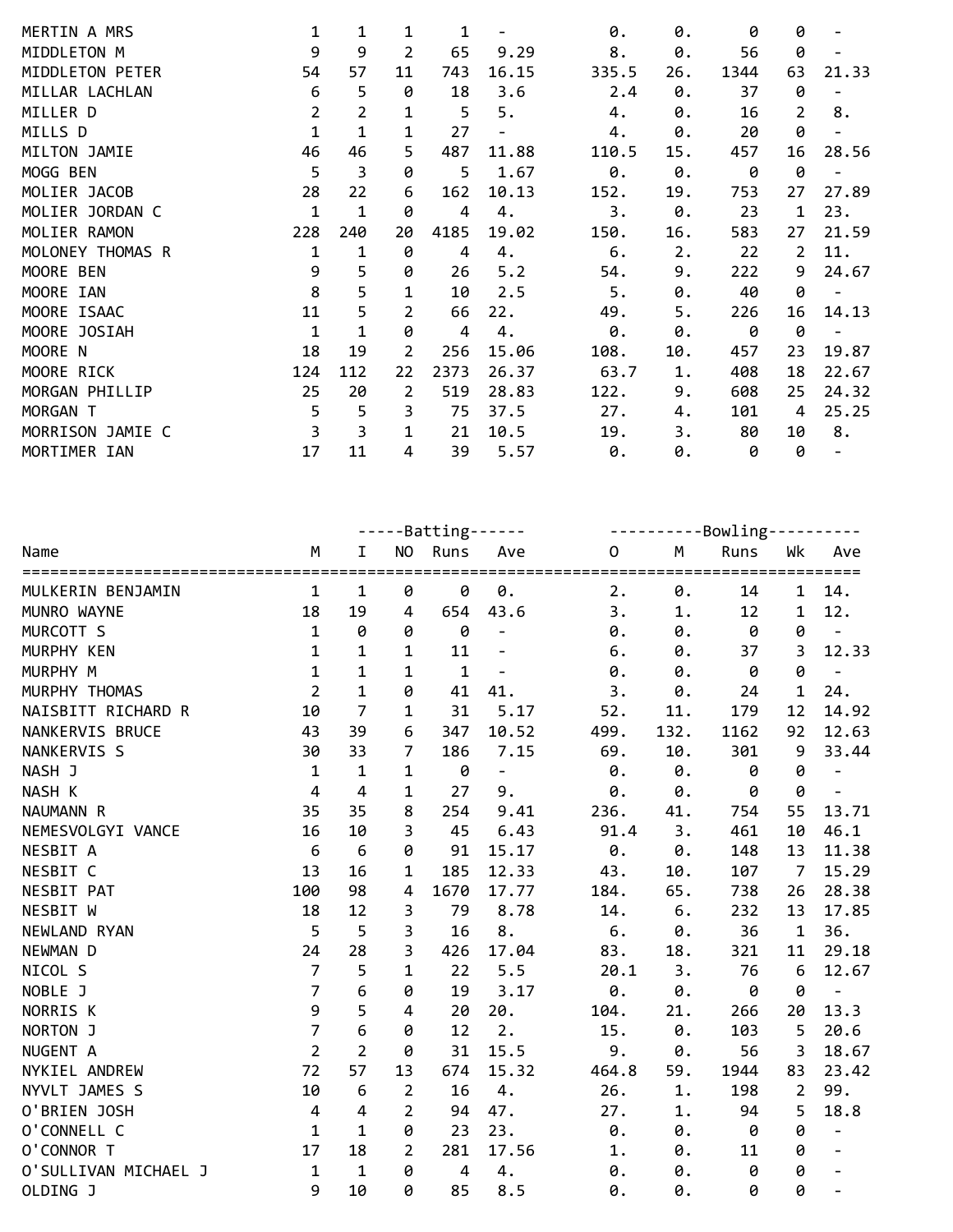| OLIVER WILLIAM  | 212            | 221            | 19             | 3814           | 18.88                    | 1890. | 300.  | 6224 | 400            | 15.56                        |
|-----------------|----------------|----------------|----------------|----------------|--------------------------|-------|-------|------|----------------|------------------------------|
| OSBORN D        | $\mathbf{1}$   | $\overline{2}$ | $\mathbf 1$    | 26             | 26.                      | 3.    | 0.    | 10   | 0              | $\overline{a}$               |
| PAARSON A       | $\mathbf{1}$   | $\mathbf 1$    | 0              | 5              | 5.                       | 0.    | 0.    | 0    | 0              | $\overline{\phantom{a}}$     |
| PAECH CRAIG     | $\overline{7}$ | $\overline{7}$ | 2              | 57             | 11.4                     | 0.    | 0.    | 0    | 0              |                              |
| PAINE GARRY     | 20             | 25             | 4              | 287            | 13.67                    | 31.   | 2.    | 166  | 11             | 15.09                        |
| PARKER AINSLIE  | 5              | 3              | 1              | 17             | 8.5                      | 4.    | 0.    | 40   | 0              | $\overline{\phantom{m}}$     |
| PARKER DARRYL   | $\mathbf{1}$   | 0              | 0              | 0              | $\blacksquare$           | 5.    | 1.    | 25   | 0              | $\qquad \qquad -$            |
| PARKER GRANT    | 229            | 229            | 24             | 3329           | 16.24                    | 434.8 | 70.   | 1661 | 94             | 17.67                        |
| PARKER GREG     | 66             | 72             | 3              | 1225           | 17.75                    | 60.   | 8.    | 295  | 8              | 36.88                        |
| PARKES M        | 35             | 28             | 4              | 147            | 6.13                     | 333.  | 81.   | 992  | 73             | 13.59                        |
| PARRISH A       | $\overline{2}$ | 1              | 0              | 19             | 19.                      | 0.    | 0.    | 0    | 0              | $\overline{\phantom{m}}$     |
| PASCHKE CRAIG   | $\overline{2}$ | $\overline{2}$ | 0              | 6              | 3.                       | 0.    | 0.    | 0    | 0              | $\frac{1}{2}$                |
| PASCHKE JASON   | $\mathbf{1}$   | $\mathbf{1}$   | 0              | 13             | 13.                      | 2.    | 0.    | 14   | 0              | $\overline{\phantom{a}}$     |
| PASCOE DAVID    | $\mathbf 1$    | $\mathbf 1$    | $\mathbf 1$    | 101            | $\qquad \qquad -$        | 2.    | 0.    | 16   | $\mathbf{1}$   | 16.                          |
| PATTERSON D     | $\mathbf{1}$   | $\mathbf{1}$   | 0              | $\mathbf{1}$   | $1.$                     | 0.    | 0.    | 0    | 0              |                              |
| PATTERSON HEATH | 25             | 24             | 3              | 652            | 31.05                    | 207.4 | 28.   | 710  | 53             | 13.4                         |
| PAVY ANDREW     | 57             | 53             | 7              | 764            | 16.61                    | 295.4 | 44.   | 1266 | 75             | 16.88                        |
| PAYNE NATHAN    | 10             | 10             | 1              | 154            | 17.11                    | 16.3  | 0.    | 74   | 4              | 18.5                         |
| PAYNE S         | 31             | 32             | $\overline{2}$ | 479            | 15.97                    | 23.   | 1.    | 114  | 6              | 19.                          |
| PEARCE D        | $\overline{2}$ | $\overline{2}$ | 1              | 0              | $\theta$ .               | 7.    | 0.    | 42   | $\mathbf{1}$   | 42.                          |
| PECH NATHAN     | $\overline{2}$ | $\overline{2}$ | $\mathbf{1}$   | 21             | 21.                      | 7.    | $1$ . | 62   | $\overline{2}$ | 31.                          |
| PENDERGAST K    | 5              | $\overline{7}$ | 1              | 33             | 5.5                      | 1.    | 0.    | 4    | 0              | $\qquad \qquad \blacksquare$ |
| PENNY D         | $\overline{2}$ | $\overline{2}$ | 0              | 5              | 2.5                      | 0.    | 0.    | 0    | 0              | $\overline{a}$               |
| PERKINS ANDREW  | 70             | 69             | 11             | 1194           | 20.59                    | 888.  | 119.  | 2804 | 138            | 20.32                        |
| PETT THOMAS     | 25             | 18             | 6              | 59             | 4.92                     | 46.   | 2.    | 303  | 9              | 33.67                        |
| PFEIFFER BEN    | 33             | 34             | 3              | 445            | 14.35                    | 127.3 | 18.   | 641  | 28             | 22.89                        |
| PHILLIPS N      | $\mathbf{1}$   | $\mathbf{1}$   | 0              | 0              | 0.                       | 0.    | 0.    | 0    | 0              | $\blacksquare$               |
| PICHL F         | $\mathbf{1}$   | $\mathbf{1}$   | $\mathbf{1}$   | 0              | $\overline{\phantom{a}}$ | 0.    | 0.    | 0    | 0              |                              |
| PICHL R         | 9              | 14             | $\mathbf{1}$   | 108            | 8.31                     | 24.   | 8.    | 62   | 5              | 12.4                         |
| PICHL S         | 63             | 82             | 6              | 1095           | 14.41                    | 1.    | 0.    | 10   | 0              |                              |
| PINNOCK DARRYL  | 77             | 86             | 10             | 1263           | 16.62                    | 265.  | 47.   | 905  | 54             | 16.76                        |
| PIPER JAMIE     | 99             | 108            | 8              | 1546           | 15.46                    | 875.  | 164.  | 2485 | 166            | 14.97                        |
| PITTAWAY SCOTT  | 25             | 24             | 3              | 335            | 15.95                    | 158.5 | 15.   | 744  | 39             | 19.08                        |
| POLITIS IAN     | 13             | 12             | 3              | 189            | 21.                      | 67.2  | 5.    | 311  | 14             | 22.21                        |
| PORTER K        | $\overline{4}$ | 3              | 0              | 14             | 4.67                     | 4.    | 2.    | 8    | 0              | $\overline{\phantom{m}}$     |
| POYNTER DREW    | 26             | 24             | 1              | 880            | 38.26                    | 75.5  | 17.   | 264  | 13             | 20.31                        |
| POZNANSKI P     | 3              | 2              | 0              | $\overline{2}$ | 1.                       | 11.   | 1.    | 33   | $\mathbf 1$    | 33.                          |
| PRATT R         | 5              | 5              | 0              | 67             | 13.4                     | 0.    | 0.    | 0    | 0              |                              |
| PRATT W         | 10             | 10             | 3              | 344            | 49.14                    | 0.    | 0.    | 0    | 0              |                              |
| PRESBURY P      | 3              | $\overline{2}$ | 0              | 84             | 42.                      | 0.    | 0.    | 55   | 4              | 13.75                        |
| PRESSLEY P      | $\overline{2}$ | 0              | 0              | 0              | $\blacksquare$           | 0.    | 0.    | 85   | $\overline{2}$ | 42.5                         |
| PRICE TODD      | $\overline{2}$ | $\overline{2}$ | 0              | 42             | 21.                      | 0.    | 0.    | 0    | 0              | $\qquad \qquad -$            |

|                 |              |    |     | -----Batting- |                          | -Bowling-<br>--------- |     |      |    |       |  |
|-----------------|--------------|----|-----|---------------|--------------------------|------------------------|-----|------|----|-------|--|
| Name            | M            | Ι. | NO. | Runs          | Ave                      | 0                      | M   | Runs | Wk | Ave   |  |
| PROSSER M       | 52           | 61 | 6   | 1202          | 21.85                    | 343.                   | 53. | 1443 | 90 | 16.03 |  |
| PULLEN SAMUEL   | 63           | 57 | 9   | 1206          | 25.13                    | 4.                     | 0.  | 22   | 1  | 22.   |  |
| PUTLAND SAM     | 1            | 1  | 0   | 4             | 4.                       | 0.                     | 0.  | 0    | 0  |       |  |
| RADFORD T       | 1            | 0  | 0   | 0             | $\overline{\phantom{a}}$ | 4.                     | 1.  | 7    | 0  |       |  |
| RANDALL D       | $\mathbf{2}$ | 2  | 0   | 69            | 34.5                     | 6.                     | 0.  | 65   | 0  |       |  |
| RANDELL FINN    | 1            | 1  | 1   | 3             |                          | 4.                     | 0.  | 38   | 0  |       |  |
| <b>RAYSON M</b> | 19           | 19 | 3.  | 184           | 11.5                     | 27.                    | 5.  | 78   | 3  | 26.   |  |
| REDDISH C       | 6            | 6  | 0   | 92            | 15.33                    | 20.                    | 2.  | 53   | 4  | 13.25 |  |
| <b>REES A</b>   | 14           | 14 | 4   | 240           | 24.                      | 36.                    | 4.  | 114  | 4  | 28.5  |  |
| <b>REEVES P</b> | 7            | 8  | 1   | 118           | 16.86                    | 46.3                   | 1.  | 268  | 10 | 26.8  |  |
| <b>REGTER S</b> | 9            | 12 | 3.  | 147           | 16.33                    | 43.                    | 14. | 90   | 7  | 12.86 |  |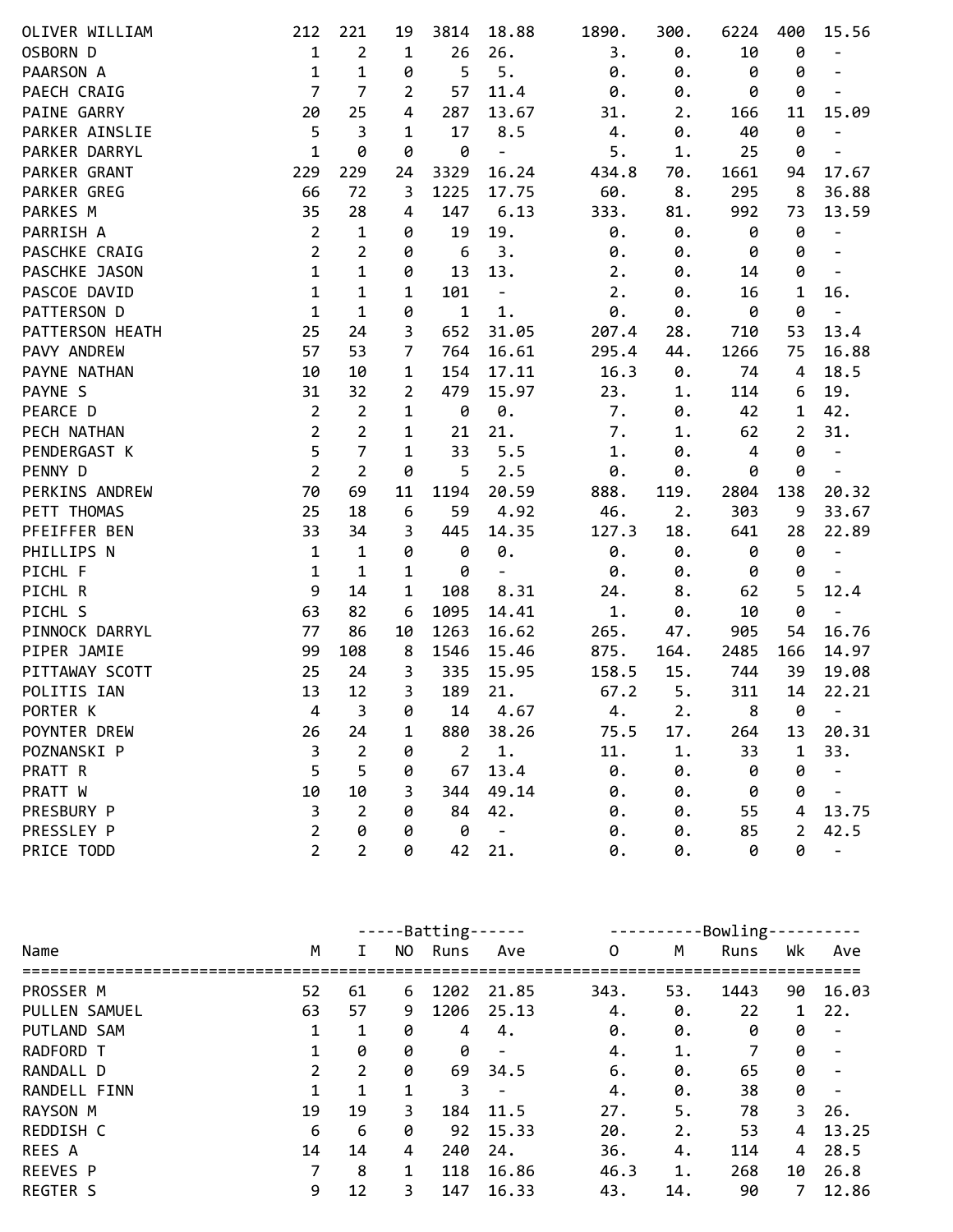| REIBELING IAN          | $\overline{2}$          | 1                       | 0              | 13          | 13.                      | 10.   | 2.    | 52               | 2              | 26.                          |
|------------------------|-------------------------|-------------------------|----------------|-------------|--------------------------|-------|-------|------------------|----------------|------------------------------|
| REICHELT NICK          | $\mathbf{1}$            | $\mathbf 1$             | 0              | 0           | $\theta$ .               | 0.    | 0.    | 0                | 0              | $\qquad \qquad \blacksquare$ |
| REICHSTEIN RICHARD     | 87                      | 88                      | 6              | 1435        | 17.5                     | 284.6 | 45.   | 1161             | 82             | 14.16                        |
| REICHSTEIN TYSON       | 129                     | 114                     | 10             | 1670        | 16.06                    | 450.6 | 52.   | 2018             | 98             | 20.59                        |
| REID HARRISON P        | 50                      | 41                      | 8              | 308         | 9.33                     | 176.  | 22.   | 683              | 34             | 20.09                        |
| REID MITCHELL          | 73                      | 51                      | 16             | 364         | 10.4                     | 421.7 | 56.   | 1738             | 92             | 18.89                        |
| <b>REID PETER</b>      | 190                     | 183                     | 37             | 4549        | 31.16                    | 151.3 | 17.   | 616              | 36             | 17.11                        |
| REID WILL              | $\mathbf 1$             | $\mathbf 1$             | 0              | 31          | 31.                      | 0.    | 0.    | 0                | 0              | $\overline{\phantom{0}}$     |
| RENFREY P              | 14                      | 14                      | 0              | 132         | 9.43                     | 0.    | 0.    | 0                | 0              | $\blacksquare$               |
| REYNOLDS A             | 68                      | 60                      | 13             | 973         | 20.7                     | 4.    | 1.    | 9                | $\overline{2}$ | 4.5                          |
| RICHARDSON D           | 9                       | 9                       | $\mathbf{1}$   | 60          | 7.5                      | 29.   | 2.    | 108              | 9              | 12.                          |
| RIEBLING CHRIS         | 12                      | 7                       | 1              | 39          | 6.5                      | 86.2  | 20.   | 248              | 11             | 22.55                        |
| RIGBY J                | $\mathbf 1$             | 0                       | 0              | 0           | $\qquad \qquad -$        | 0.    | 0.    | 0                | 0              | $\blacksquare$               |
| ROBERT ERIC            | $\mathbf 1$             | 0                       | 0              | 0           | $\overline{\phantom{m}}$ | 0.    | 0.    | 0                | 0              | $\overline{\phantom{0}}$     |
| ROBERTS C              | $\mathbf{1}$            | 0                       | 0              | 0           | $\overline{\phantom{a}}$ | 0.    | 0.    | 0                | 0              |                              |
| ROBERTS D              | 26                      | 30                      | 4              | 368         | 14.15                    | 30.   | 6.    | 149              | 4              | 37.25                        |
| ROBERTS J              | $\mathsf{3}$            | 3                       | 0              | 13          | 4.33                     | 0.    | 0.    | 0                | 0              | $\qquad \qquad \blacksquare$ |
| ROBERTS M              | $\mathbf 1$             | 0                       | 0              | 0           | $\blacksquare$           | 0.    | 0.    | 0                | 0              | $\overline{\phantom{a}}$     |
| ROBERTSON D            | $\overline{2}$          | 3                       | 0              | 23          | 7.67                     | 0.    | 0.    | 0                | 0              | $\overline{\phantom{a}}$     |
| ROBERTSON J            | 17                      | 16                      | 0              | 245         | 15.31                    | 148.  | 23.   | 438              | 29             | 15.1                         |
| ROBINSON DALE          | 141                     | 75                      | 28             | 395         | 8.4                      | 887.3 | 132.  | 3229             | 165            | 19.57                        |
| ROFE STEVEN            | 15                      | 15                      | 4              | 144         | 13.09                    | 69.   | 14.   | 226              | 6              | 37.67                        |
| RONAN HARRY            | 75                      | 59                      | 10             | 671         | 13.69                    | 11.   | 0.    | 83               | 1              | 83.                          |
| RONAN STEVEN PAT       | $\overline{4}$          | $\overline{4}$          | 0              | 24          | 6.                       | 0.    | 0.    | 0                | 0              | $\overline{\phantom{a}}$     |
| ROONEY MARK            | 21                      | 25                      | 3              | 249         | 11.32                    | 10.   | 2.    | 63               | $\mathbf{1}$   | 63.                          |
| ROONEY THOMAS          | 84                      | 73                      | 7              | 762         | 11.55                    | 55.4  | 4.    | 307              | 17             | 18.06                        |
| ROWE R                 | $\overline{2}$          | $\overline{2}$          | 0              | 20          | 10.                      | 21.   | 7.    | 45               | 3              | 15.                          |
| ROWLANDS CEDI          | 160                     | 167                     | 15             | 3976        | 26.16                    | 12.   | 0.    | 64               | $\overline{2}$ | 32.                          |
| ROWLANDS STEVE         | 38                      | 37                      | $\overline{2}$ |             | 17.14                    | 1.    |       | 3                | 0              |                              |
|                        | 11                      |                         |                | 600         |                          |       | 0.    |                  |                | $\overline{\phantom{a}}$     |
| RUSSO OLIVER           | $\overline{2}$          | 10                      | 2              | 106         | 13.25                    | 34.   | 0.    | 245              | 4              | 61.25                        |
| <b>RUTTER F</b>        |                         | $\overline{2}$          | 0              | 68          | 34.                      | 12.   | 0.    | 39               | 3              | 13.                          |
| <b>RYAN MARK</b>       | 55                      | 58                      | $\overline{7}$ | 1690        | 33.14                    | 22.   | 2.    | 123              | 8              | 15.38                        |
| RYNNE SAMUEL T         | $\overline{3}$          | $\overline{3}$          | 0              | 34          | 11.33                    | 16.3  | 1.    | 70               | 5              | 14.                          |
| SALTER THOMAS          | 24                      | 20                      | $\mathbf{1}$   | 185         | 9.74                     | 6.    | 0.    | 43               | $\mathbf{1}$   | 43.                          |
| SAMMONS MARK           | 111                     | 123                     | 19             | 2102        | 20.21                    | 39.3  | 6.    | 185              | 12             | 15.42                        |
| SANDERCOCK R           | $\overline{2}$          | 2                       | 0              | 1           | 0.5                      | 1.    | 0.    | 5                | 0              | $\overline{\phantom{0}}$     |
| SATCHELL TIM           | 213                     | 204                     | 15             | 3556        | 18.81                    | 105.6 | 2.    | 802              | 23             | 34.87                        |
| SAUNDERS CHRISTOPHER S | 18                      | 16                      | 3              | 121         | 9.31                     | 104.  | 13.   | 488              | 17             | 28.71                        |
| SCHALLER MATT          | $\overline{7}$          | 8                       | 0              | 64          | 8.                       | 23.   | $1$ . | 118              | 4              | 29.5                         |
| SCHATTO B              | 4                       | $\overline{4}$          | 0              | 43          | 10.75                    | 63.   | 17.   | 159              | 13             | 12.23                        |
| SCHOOF F               | 8                       | 9                       | 0              | 246         | 27.33                    | 97.   | 22.   | 253              | 14             | 18.07                        |
| SCHUBERT D             | 15                      | 18                      | 2              | 112         | 7.                       | 75.   | 14.   | 311              | 12             | 25.92                        |
| SCHULTZ DAN            | 21                      | 27                      | 4              | 325         | 14.13                    | 99.   | 8.    | 472              | 11             | 42.91                        |
| SCHULTZ MATT           | 40                      | 39                      | 8              | 463         | 14.94                    | 389.  | 85.   | 1242             | 63             | 19.71                        |
| SCOTT G                | 6                       | 8                       | 0              | 128         | 16.                      | 35.   | 8.    | 87               | 10             | 8.7                          |
| SCOTT P                | 14                      | 14                      | 1              | 386         | 29.69                    | 108.  | 18.   | 380              | 22             | 17.27                        |
| SELFE M                | $\overline{7}$          | $\overline{7}$          | 1              | 86          | 14.33                    | 1.    | 0.    | $\boldsymbol{6}$ | $\mathbf{1}$   | 6.                           |
| SENEVIRATNE DESHAN     | $\overline{\mathbf{4}}$ | $\overline{2}$          | 1              | 42          | 42.                      | 5.    | 0.    | 43               | 0              | $\overline{\phantom{0}}$     |
| SHAW BLAKE             | 9                       | $\overline{\mathbf{3}}$ | 0              | $\mathbf 1$ | 0.33                     | 12.   | 0.    | 98               | 6              | 16.33                        |
| SHAW MARK              | 31                      | 33                      | 2              | 413         | 13.32                    | 72.   | 3.    | 365              | 11             | 33.18                        |
| SHEALS COREY J         | $\overline{7}$          | $\overline{7}$          | 0              | 69          | 9.86                     | 6.    | 1.    | 37               | 1              | 37.                          |
| SHEE C                 | 5                       | 4                       | $\overline{2}$ | 44          | 22.                      | 11.   | 2.    | 35               | 1              | 35.                          |
| SHEPHERD DAVID M       | 13                      | 9                       | $\mathbf 1$    | 46          | 5.75                     | 38.1  | 0.    | 235              | 6              | 39.17                        |
| SHERMAN J              | $\mathbf 1$             | $\mathbf 1$             | 0              | 20          | 20.                      | 4.    | 0.    | 21               | 0              | $\qquad \qquad \blacksquare$ |
| SIMS TOBY              | 17                      | 14                      | 0              | 96          | 6.86                     | 96.   | 10.   | 433              | 12             | 36.08                        |
| SINCLAIR C             | $\overline{7}$          | $\overline{7}$          | $\overline{2}$ | 65          | 13.                      | 39.   | 7.    | 170              | 3              | 56.67                        |
| SKINNER B              | $\mathbf 1$             | $\overline{2}$          | 0              | 14          | 7.                       | 3.    | 0.    | $\overline{7}$   | 0              | $\overline{\phantom{0}}$     |
| SKINNER L              | $\mathbf 1$             | $\overline{2}$          | $\mathbf 1$    | 0           | 0.                       | 3.2   | 0.    | 11               | $\overline{2}$ | 5.5                          |
| SKINNER P              | $\overline{2}$          | 3                       | $\overline{2}$ | 32          | 32.                      | 0.    | 0.    | 0                | 0              | $\overline{\phantom{a}}$     |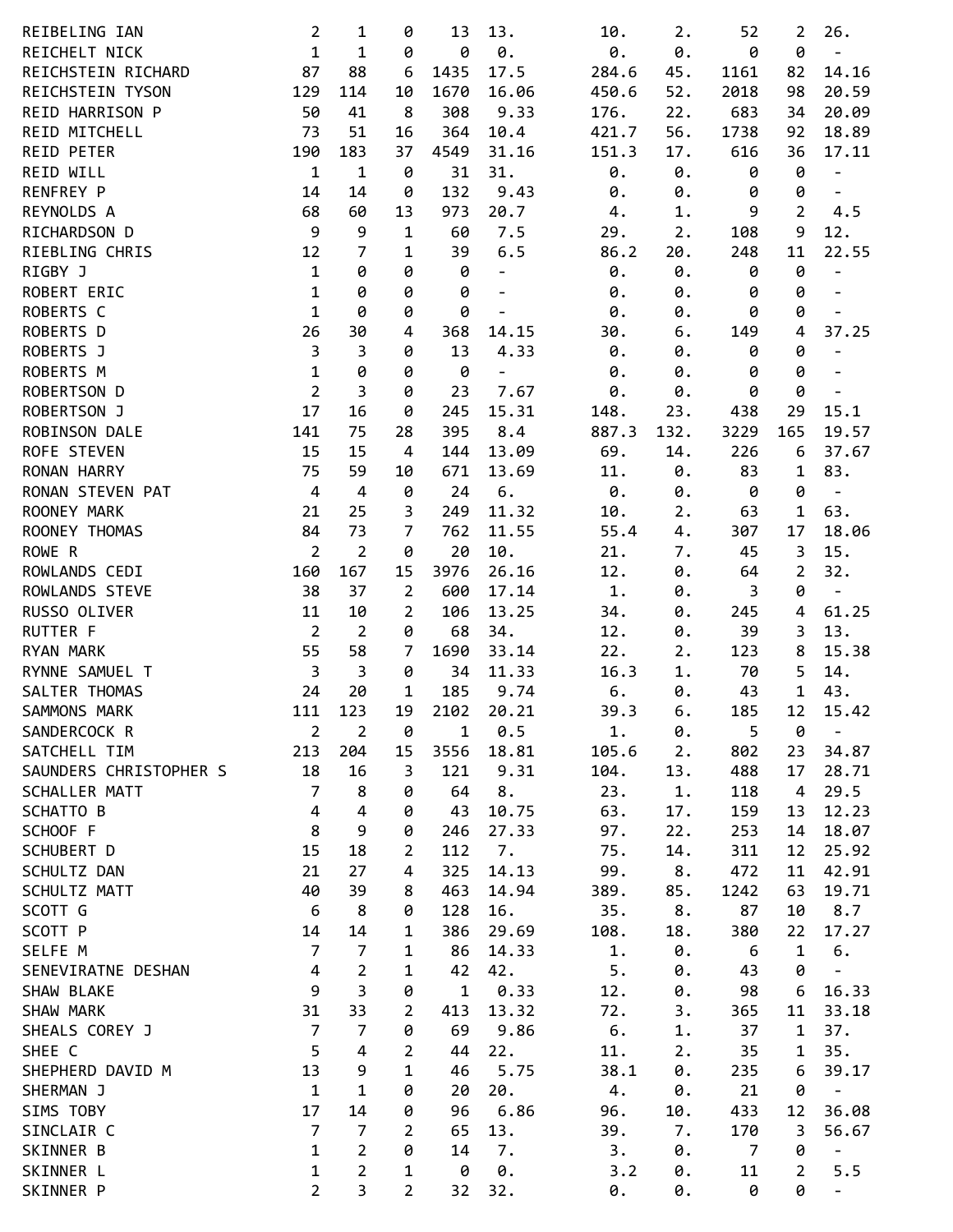| SLATTERY B     |       |  | 2 2 1 7 7.    | . ი.      | 0. | - 0 - 0 |             |
|----------------|-------|--|---------------|-----------|----|---------|-------------|
| SLATTERY S     |       |  | 6 6 2 19 4.75 | <b>0.</b> | 0. | 00-     |             |
| SMART NICHOLAS | 10 10 |  | 0 286 28.6    | 22.5 2.   |    |         | 109 8 13.63 |

|                                          |                                        |                                |                | -----Batting------ |                              |             | ----------Bowling---------- |                |                |                                  |  |  |
|------------------------------------------|----------------------------------------|--------------------------------|----------------|--------------------|------------------------------|-------------|-----------------------------|----------------|----------------|----------------------------------|--|--|
| Name                                     | M                                      | I.                             |                | NO Runs            | Ave                          | $\mathbf 0$ | M                           | Runs           | Wk             | Ave                              |  |  |
| SMITH ALAN B                             | 1                                      | 1                              | 0              | 3                  | 3.                           | 0.          | 0.                          | =====<br>0     | 0              | ===                              |  |  |
| SMITH B                                  | $\overline{a}$                         | 5                              | $\mathbf{1}$   | 20                 | 5.                           | 3.          | 2.                          | 9              | 0              |                                  |  |  |
| SMITH COLIN                              | 93                                     | 96                             | 9              | 2631               | 30.24                        | 495.        | 98.                         | 1506           | 96             | 15.69                            |  |  |
| SMITH CRAIG                              | 214                                    | 200                            | 30             | 2518               | 14.81                        | 1487.6      | 176.                        | 6245           | 290            | 21.53                            |  |  |
| SMITH JARRAD                             | 29                                     | 26                             | 5              | 288                | 13.71                        | 149.        | 73.                         | 482            | 25             | 19.28                            |  |  |
| SMITH JOSH                               | $\mathbf 1$                            | $\mathbf 1$                    | 0              | 25                 | 25.                          | 6.          | 1.                          | 20             | $\mathbf 1$    | 20.                              |  |  |
| SMITH M                                  | $\overline{\mathbf{4}}$                | $\overline{\mathbf{3}}$        | 0              | 28                 | 9.33                         | 9.          | 0.                          | 60             | 3              | 20.                              |  |  |
| SMITH N                                  | 33                                     | 35                             | $\overline{2}$ | 751                | 22.76                        | 1.          | 0.                          | 5              | $\mathbf 1$    | 5.                               |  |  |
| SMITH R                                  | 23                                     | 18                             | $\overline{2}$ | 269                | 16.81                        | 5.          | 4.                          | 15             | $\overline{2}$ | 7.5                              |  |  |
| SMITH S                                  | $\mathsf{3}$                           | $\overline{4}$                 | 1              | 13                 | 4.33                         | 4.          | 0.                          | 11             | 1              | 11.                              |  |  |
| SMITH STEVE                              | $\mathbf{1}$                           | $\mathbf 1$                    | 1              | 0                  | $\qquad \qquad \blacksquare$ | 0.          | 0.                          | 0              | 0              | $\Box$                           |  |  |
| SNOAD JACOB                              | 43                                     | 41                             | $\overline{7}$ | 418                | 12.29                        | 37.3        | 5.                          | 140            | $\overline{7}$ | 20.                              |  |  |
| SNOAD JEREMY                             | 98                                     | 103                            | 4              | 2227               | 22.49                        | 117.4       | 13.                         | 439            | 30             | 14.63                            |  |  |
| SOBOTTO P                                | $\overline{2}$                         | $\overline{2}$                 | $\overline{2}$ | 19                 | $\overline{\phantom{a}}$     | 4.          | $1$ .                       | 10             | 0              | $\overline{\phantom{a}}$         |  |  |
| SOUTH B                                  | $\overline{3}$                         | $\overline{2}$                 | $\overline{2}$ | 0                  | $\Box$                       | 7.          | 0.                          | 22             | $\overline{4}$ | 5.5                              |  |  |
| SPENCER-GARDINER D                       | 14                                     | 13                             | 0              | 136                | 10.46                        | 47.         | 3.                          | 210            | 13             | 16.15                            |  |  |
|                                          | 17                                     | 14                             |                |                    |                              |             |                             |                | $\mathbf 1$    | 59.                              |  |  |
| SPREADBOROUGH STEVEN M<br>SQUIERS JUSTIN | $\mathbf{1}$                           | $\mathbf 1$                    | 1<br>0         | 210<br>25          | 16.15<br>25.                 | 7.<br>7.    | 0.                          | 59<br>20       | $\overline{2}$ | 10.                              |  |  |
| SQUIERS NATHAN                           | $\overline{3}$                         | $\overline{2}$                 | 0              | $\overline{7}$     | 3.5                          | 2.          | 0.                          | 28             | 0              |                                  |  |  |
|                                          | 14                                     | 19                             |                |                    | 12.4                         |             | 0.                          |                | 14             | $\overline{\phantom{a}}$<br>8.79 |  |  |
| STAGG ANGUS                              |                                        |                                | 4              | 186                |                              | 139.        | 7.                          | 123            |                |                                  |  |  |
| STAUDE JIM                               | 17                                     | 15                             | $\mathbf 1$    | 88                 | 6.29                         | 88.5        | 10.                         | 349            | 22             | 15.86                            |  |  |
| STEEL DANIEL J                           | 68                                     | 39                             | 13             | 265                | 10.19                        | 423.        | 74.                         | 1466           | 93             | 15.76                            |  |  |
| STEWART CAMERON                          | $\overline{2}$<br>$\overline{7}$       | $\overline{2}$                 | 1              | 35                 | 35.                          | 13.         | 2.                          | 49             | $\mathbf 1$    | 49.                              |  |  |
| STEWART HEATH                            | $\mathbf{1}$                           | 8                              | 1              | 35                 | 5.                           | 29.         | 2.                          | 169            | 2              | 84.5                             |  |  |
| STEWART JEFF                             | $\overline{7}$                         | 0<br>9                         | 0              | 0                  | $\blacksquare$               | 0.          | 0.                          | 0              | 0              | $\blacksquare$                   |  |  |
| STEWART WYATT                            |                                        |                                | 1              | 104                | 13.                          | 34.         | 1.                          | 265            | 4              | 66.25                            |  |  |
| STICHEL J<br>STOCCO F                    | 16<br>$\overline{7}$                   | 17                             | 5              | 63                 | 5.25                         | 42.         | $8$ .                       | 147            | 8              | 18.38                            |  |  |
|                                          |                                        | 9                              | $\overline{2}$ | 26                 | 3.71                         | 10.         | 1.                          | 37             | 5              | 7.4                              |  |  |
| STOIJOVIC J                              | $\mathbf{1}$                           | $\mathbf 1$                    | 0              | 0                  | 0.                           | 5.          | 0.                          | 24             | 0              |                                  |  |  |
| STOKES S                                 | 93                                     | 99                             | 9              | 2108               | 23.42                        | 185.        | 11.                         | 689            | 29             | 23.76                            |  |  |
| STONER S                                 | $\mathbf{1}$<br>3                      | $\mathbf{1}$<br>$\overline{4}$ | 0              | $\mathbf 1$        | $1$ .                        | 0.          | 0.                          | 0              | 0              |                                  |  |  |
| STRINGER W                               |                                        |                                | 1              | 35                 | 11.67                        | 185.        | 11.                         | 689            | 29             | 23.76                            |  |  |
| SUHENDRON K                              | 20                                     | 17                             | 4              | 194                | 14.92                        | 59.6        | 4.                          | 359            | 11             | 32.64                            |  |  |
| SUJEER ATHIN                             | $\mathbf 1$<br>$\overline{\mathbf{3}}$ | $\mathbf 1$<br>5               | 0              | $\mathbf{1}$       | 1.<br>9.6                    | 0.          | 0.                          | 0              | 0<br>0         |                                  |  |  |
| SUTTON N                                 | $\mathbf{1}$                           | $\mathbf{1}$                   | 0              | 48                 |                              | 0.          | 0.                          | 0              |                |                                  |  |  |
| SWEENY B                                 |                                        |                                | 0              | 0                  | 0.                           | 6.          | 0.                          | 27             | 1              | 27.                              |  |  |
| TANSELL LIAM                             | 21                                     | 15                             | 0              | 293                | 19.53                        | 11.         | 0.                          | 60             | 1              | 60.                              |  |  |
| TAYLOR DYLAN                             | 62                                     | 28                             | 12             | 53                 | 3.31                         | 288.3       | 20.                         | 1565           | 66             | 23.71                            |  |  |
| TEAHAN S                                 | $\overline{2}$                         | $\overline{2}$                 | 0              | 29                 | 14.5                         | 0.          | 0.                          | 0              | 0              |                                  |  |  |
| THOMAS I                                 | $\mathbf{1}$                           | $\overline{2}$                 | 0              | 3                  | 1.5                          | 7.          | 1.                          | 27             | 0              |                                  |  |  |
| THOMAS STEVE                             | 150                                    | 148                            | 30             | 2269               | 19.23                        | 1197.       | 217.                        | 3989           | 244            | 16.35                            |  |  |
| THOMPSON DYLAN                           | $\overline{2}$                         | $\overline{2}$                 | 0              | 14                 | 7.                           | 10.         | $1$ .                       | 28             | 1              | 28.                              |  |  |
| THOMPSON GLEN                            | 3                                      | $\mathsf{3}$                   | 1              | 68                 | 34.                          | 18.         | 0.                          | 85             | 3              | 28.33                            |  |  |
| THORNE MATT                              | 15                                     | 12                             | 5              | 126                | 18.                          | 26.2        | 1.                          | 137            | 3              | 45.67                            |  |  |
| THURLOW A                                | 3                                      | 3                              | 0              | 8                  | 2.67                         | 28.3        | 6.                          | 59             | 5              | 11.8                             |  |  |
| THYER L                                  | $\mathbf{1}$                           | $\mathbf 1$                    | 0              | 29                 | 29.                          | 2.          | 0.                          | 25             | 0              |                                  |  |  |
| TICKLIE M                                | 24                                     | 29                             | 3              | 628                | 24.15                        | 213.        | 53.                         | 611            | 39             | 15.67                            |  |  |
| TILBROOK EDWARD                          | 15                                     | 11                             | 3              | 90                 | 11.25                        | 35.         | 6.                          | 199            | 3              | 66.33                            |  |  |
| TILGALS K                                | 4                                      | 3                              | 0              | 26                 | 8.67                         | $\theta$ .  | 0.                          | 0              | 0              | $\overline{\phantom{a}}$         |  |  |
| TREBILCOCK Z                             | $\overline{2}$                         | $\mathbf{1}$                   | 0              | $\mathbf{1}$       | $1$ .                        | 2.          | 0.                          | $\overline{7}$ | 1              | 7.                               |  |  |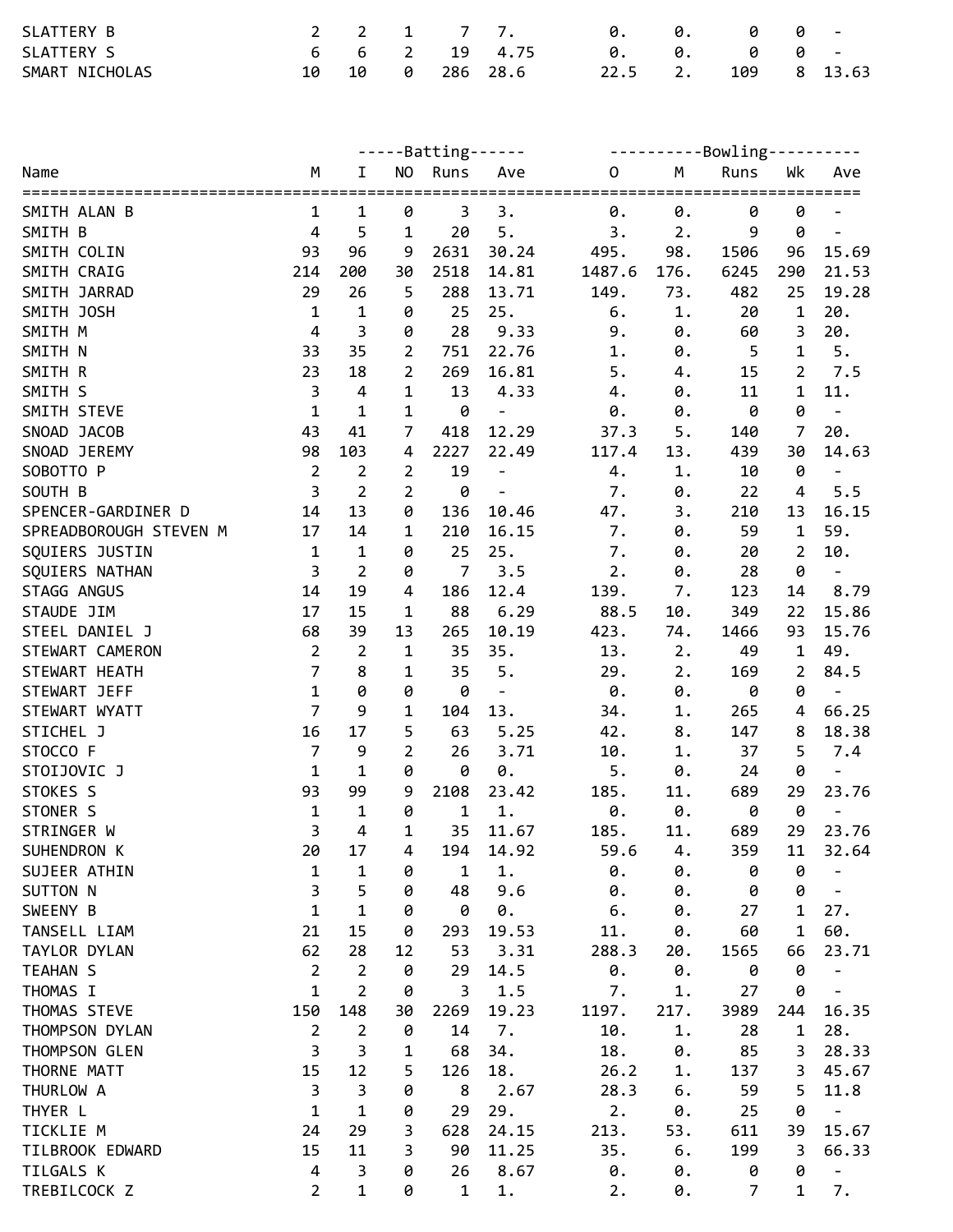| TREE TONY           | 7              | 7              | $\overline{2}$ | 236 | 47.2  | 26.   | 2.  | 174  | 7           | 24.86                    |
|---------------------|----------------|----------------|----------------|-----|-------|-------|-----|------|-------------|--------------------------|
| TRELOAR J           | 8              | 10             | 1              | 44  | 4.89  | 32.   | З.  | 157  | 6           | 26.17                    |
| TRUSCOTT C          | 18             | 17             | 1              | 648 | 40.5  | 162.  | 41. | 440  | 48          | 9.17                     |
| TRUSWELL JAKE       | 24             | 25             | $\overline{2}$ | 363 | 15.78 | 148.1 | 22. | 564  | 28          | 20.14                    |
| TRUSWELL JESSE      | $\overline{7}$ | 5              | $\mathbf{1}$   | 41  | 10.25 | 21.   | 2.  | 98   | $\mathbf 1$ | 98.                      |
| TUCKER J            | 6              | 6              | 2              | 8   | 2.    | 8.    | 0.  | 39   | 4           | 9.75                     |
| TURNBULL A          | $\mathbf{1}$   | 1              | 1              | 6   |       | 0.    | 0.  | 0    | 0           |                          |
| TURNER NICK         | 9              | 12             | 5              | 40  | 5.71  | 28.   | 1.  | 132  | 8           | 16.5                     |
| TURNOCK SEAN        | 24             | 16             | $\mathbf{1}$   | 170 | 11.33 | 54.3  | 1.  | 351  | 13          | 27.                      |
| TURTON S            | 10             | 12             | $\overline{2}$ | 115 | 11.5  | 88.   | 12. | 282  | 19          | 14.84                    |
| VAN DE VELDE WILLEM | 6              | 3              | 2              | 6   | 6.    | 16.   | 0.  | 112  | 4           | 28.                      |
| VAN DEVELDE JEREMY  | $\overline{2}$ | 1              | 0              | 0   | 0.    | 1.    | 0.  | 9    | 0           | $\overline{\phantom{m}}$ |
| VANDOORN MICHAEL A  | 57             | 49             | 10             | 642 | 16.46 | 260.6 | 22. | 1380 | 65          | 21.23                    |
| VESEY-CARR L        | $\mathbf{1}$   | $\mathbf{1}$   | 0              | 3   | 3.    | 10.   | 0.  | 68   | 0           | $\overline{\phantom{0}}$ |
| VETTE JORDAN        | 11             | 11             | 1              | 118 | 11.8  | 24.5  | 1.  | 131  | 8           | 16.38                    |
| VICKERS J           | 19             | 20             | 6              | 278 | 19.86 | 155.5 | 39. | 475  | 29          | 16.38                    |
| VISSER DARREN       | $\mathbf{1}$   | 1              | 0              | 97  | 97.   | 16.   | 4.  | 40   | 4           | 10.                      |
| VIZER NICHOLAS      | $\overline{7}$ | $\overline{7}$ | 0              | 49  | 7.    | 8.    | 0.  | 49   | 4           | 12.25                    |
| WADE BEN            | 21             | 19             | 2              | 143 | 8.41  | 16.   | 0.  | 121  | 1           | 121.                     |
| WADE DAVID          | 12             | 11             | 2              | 155 | 17.22 | 48.   | 4.  | 211  | 8           | 26.38                    |
| WAITE S             | $\mathbf{1}$   | $\mathbf 1$    | 0              | 7   | 7.    | 3.    | 0.  | 29   | 0           | $\overline{a}$           |
| WAKE M              | 4              | 5              | 0              | 131 | 26.2  | 0.    | 0.  | 0    | 0           |                          |
| WALLIS OSCAR        | $\mathbf 1$    | 1              | 0              | 9   | 9.    | 4.    | 0.  | 9    | 0           |                          |

|                    |                 |                |                | -----Batting------ |       |              | ----------Bowling---------- |      |                |                     |  |
|--------------------|-----------------|----------------|----------------|--------------------|-------|--------------|-----------------------------|------|----------------|---------------------|--|
| Name               | M               | I.             |                | NO Runs            | Ave   | $\mathsf{O}$ | M                           | Runs | Wk             | Ave                 |  |
| WARD GILBERT       | 28              | 22             | $\overline{7}$ | 125                | 8.33  | 265.8        | 40.                         | 870  | 43             | 20.23               |  |
| WARD KEVIN         | 65              | 54             | 15             | 565                | 14.49 | 600.9        | 90.                         | 2198 | 99             | 22.2                |  |
| <b>WARREN LUKE</b> | 21              | 28             | $\epsilon$     | 261                | 11.86 | 10.          | 0.                          | 90   | $\mathbf 1$    | 90.                 |  |
| WATSON BRETT C     | $\overline{7}$  | $\overline{7}$ | 1              | 41                 | 6.83  | 18.          | 0.                          | 129  | 4              | 32.25               |  |
| <b>WATSON MATT</b> | $\overline{7}$  | $\overline{4}$ | $\mathbf{1}$   | $6\,$              | 2.    | 36.          | 3.                          | 157  | 9              | 17.44               |  |
| WATSON R           | 21              | 18             | $\overline{4}$ | 155                | 11.07 | 153.         | 23.                         | 502  | 33             | 15.21               |  |
| WATSON S           | 12              | 14             | 3              | 222                | 20.18 | 39.          | $9$ .                       | 182  | 10             | 18.2                |  |
| WATT M             | 24              | 27             | $\overline{2}$ | 555                | 22.2  | 25.          | 3.                          | 118  | 4              | 29.5                |  |
| WEBER BRYDEN M     | $\overline{3}$  | $\overline{3}$ | 0              | 37                 | 12.33 | 9.           | $1$ .                       | 63   | $\overline{2}$ | 31.5                |  |
| WEIDENHOFER W      | 62              | 56             | 21             | 770                | 22.   | 698.         | 135.                        | 1958 | 124            | 15.79               |  |
| WEINERT A          | 6               | 6              | 3              | 24                 | 8.    | 17.          | 1.                          | 91   | 5              | 18.2                |  |
| WELBORN PAUL       | 12              | 13             | 3              | 80                 | 8.    | 10.          | 0.                          | 35   | $\overline{2}$ | 17.5                |  |
| WELLS J            | 9               | 9              | $\mathbf{1}$   | 365                | 45.63 | 79.          | 10.                         | 262  | 12             | 21.83               |  |
| WESCOMBE DAVID     | 358             | 379            |                | 28 11121           | 31.68 | 1772.4       | 364.                        | 6034 | 358            | 16.85               |  |
| WESCOMBE DOUG      | 107             | 114            | 9              | 2189               | 20.85 | 366.7        | 47.                         | 1620 | 65             | 24.92               |  |
| WESCOMBE JEFF      | $\overline{2}$  | $\overline{2}$ | 0              | 0                  | 0.    | 2.           | $\theta$ .                  | 28   | 0              | $\omega_{\rm{max}}$ |  |
| WESCOMBE MICHAEL   | 40              | 47             | 5              | 1596               | 38.   | 337.5        | 57.                         | 1087 | 59             | 18.42               |  |
| WESTON D           | 36              | 43             | 9              | 450                | 13.24 | 133.         | 28.                         | 433  | 22             | 19.68               |  |
| WHITE A            | 5               | $\pmb{4}$      | 0              | 13                 | 3.25  | 44.          | 2.                          | 128  | 8              | 16.                 |  |
| WHITE J            | $6\phantom{1}6$ | $\overline{4}$ | 0              | 43                 | 10.75 | 73.          | 20.                         | 167  | 15             | 11.13               |  |
| WHITE P            | 10              | 8              | $\overline{2}$ | 62                 | 10.33 | 50.          | 12.                         | 159  | 8              | 19.88               |  |
| WHITLOCK MATTHEW   | 49              | 41             | 8              | 507                | 15.36 | 45.          | 2.                          | 331  | 13             | 25.46               |  |
| WIESE R            | 5               | $\pmb{4}$      | 0              | 159                | 39.75 | 53.          | 8.                          | 174  | 15             | 11.6                |  |
| WIESE SIMON        | $\mathbf{1}$    | $\mathbf 1$    | 0              | 0                  | 0.    | 4.           | 0.                          | 43   | 0              | $\frac{1}{2}$       |  |
| WILLIAMS B         | 23              | 28             | 2              | 241                | 9.27  | 161.         | 31.                         | 493  | 24             | 20.54               |  |
| WILLIAMS C         | 15              | 16             | $\mathbf{1}$   | 461                | 30.73 | 137.         | 27.                         | 333  | 31             | 10.74               |  |
| WILLIAMS G         | 5               | $\overline{4}$ | 0              | 25                 | 6.25  | 24.          | 4.                          | 94   | $\overline{4}$ | 23.5                |  |
| WILLIAMS NATHAN    | 24              | 14             | 8              | 113                | 18.83 | 143.4        | 27.                         | 621  | 24             | 25.88               |  |
| WILSON R           | 10              | 10             | 1              | 54                 | 6.    | 105.         | 15.                         | 270  | 21             | 12.86               |  |
| WINROW LUKE        | 9               | 10             | $\mathbf{1}$   | 66                 | 7.33  | 32.5         | 3.                          | 143  | 11             | 13.                 |  |